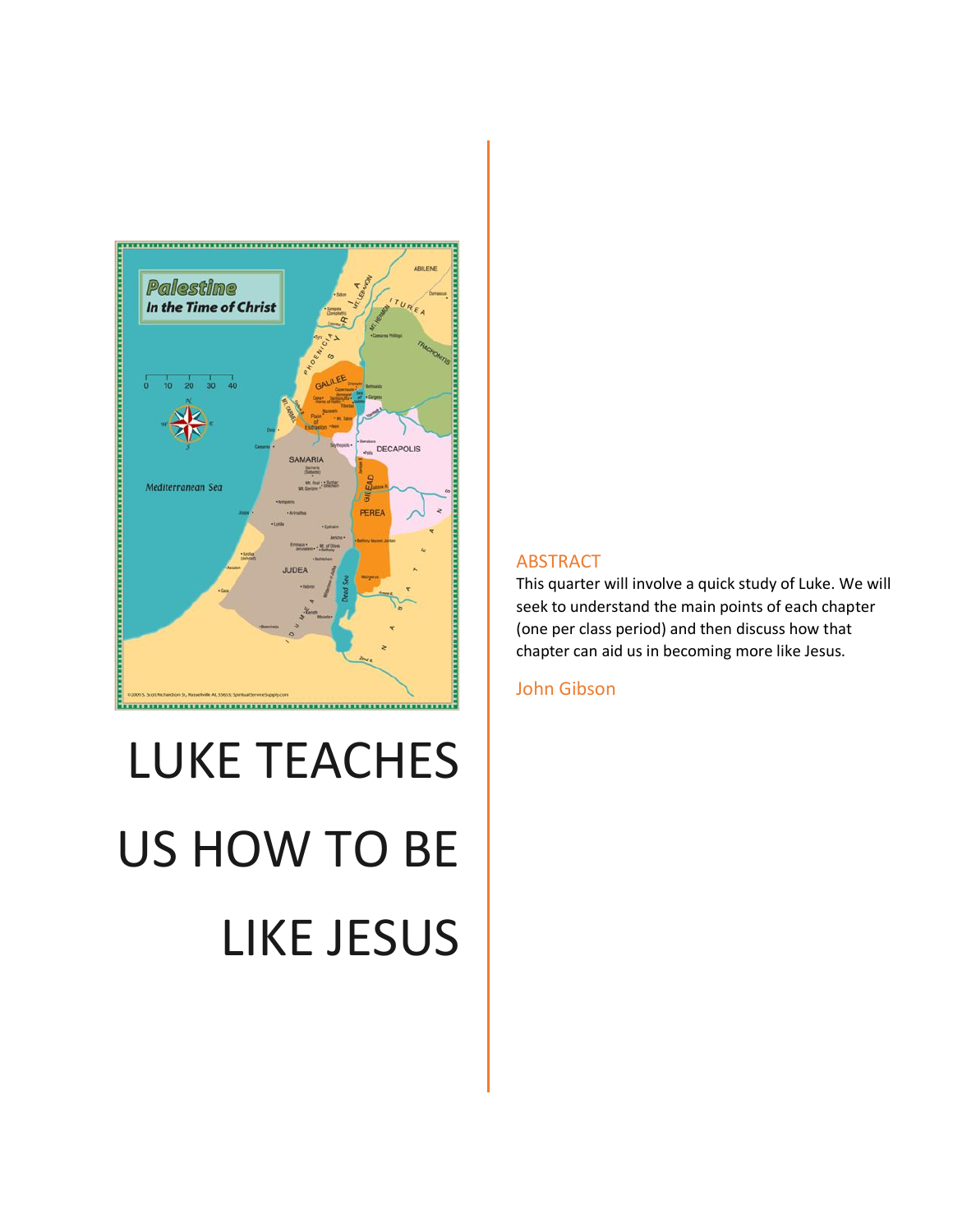# **Contents**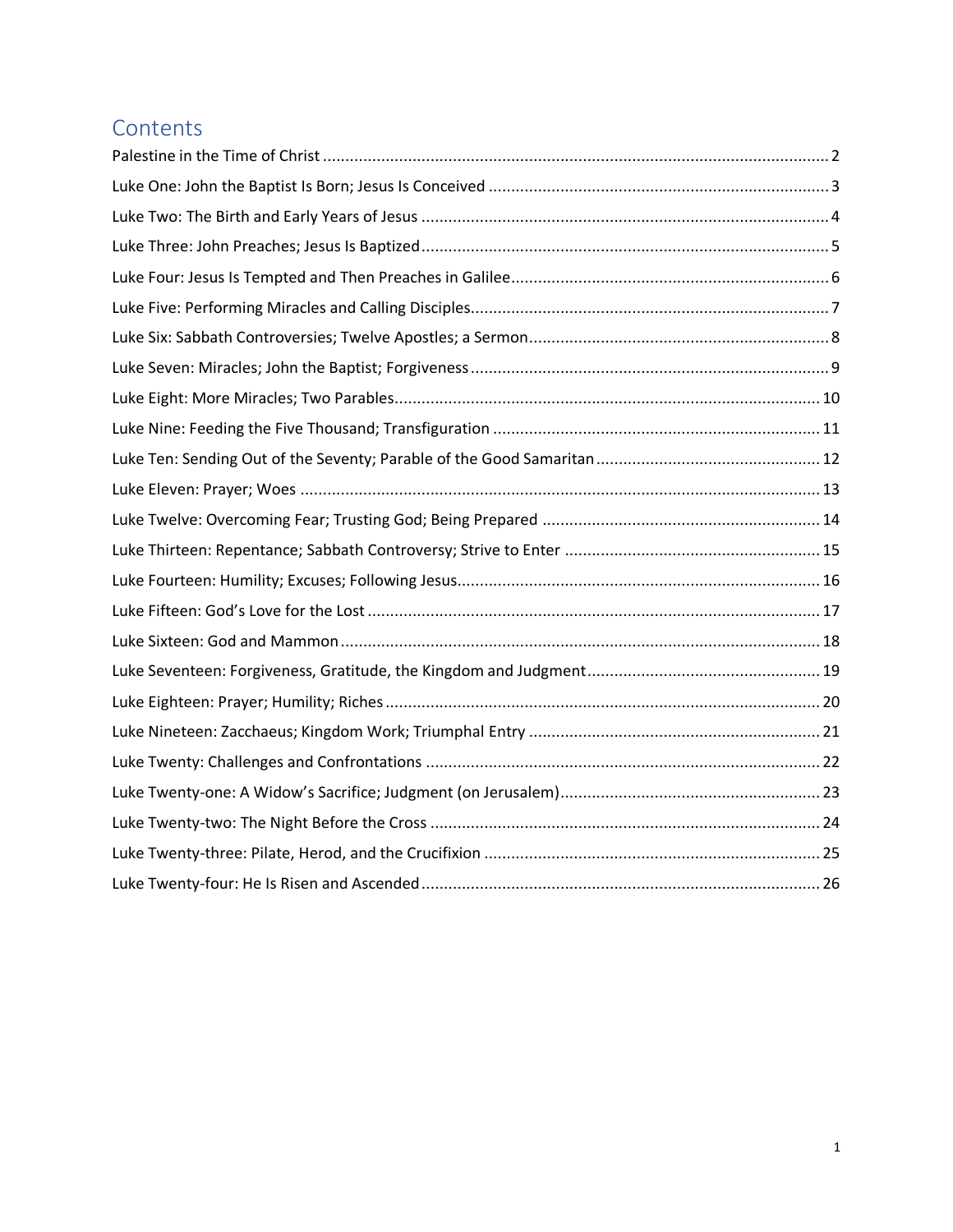<span id="page-2-0"></span>Palestine in the Time of Christ



2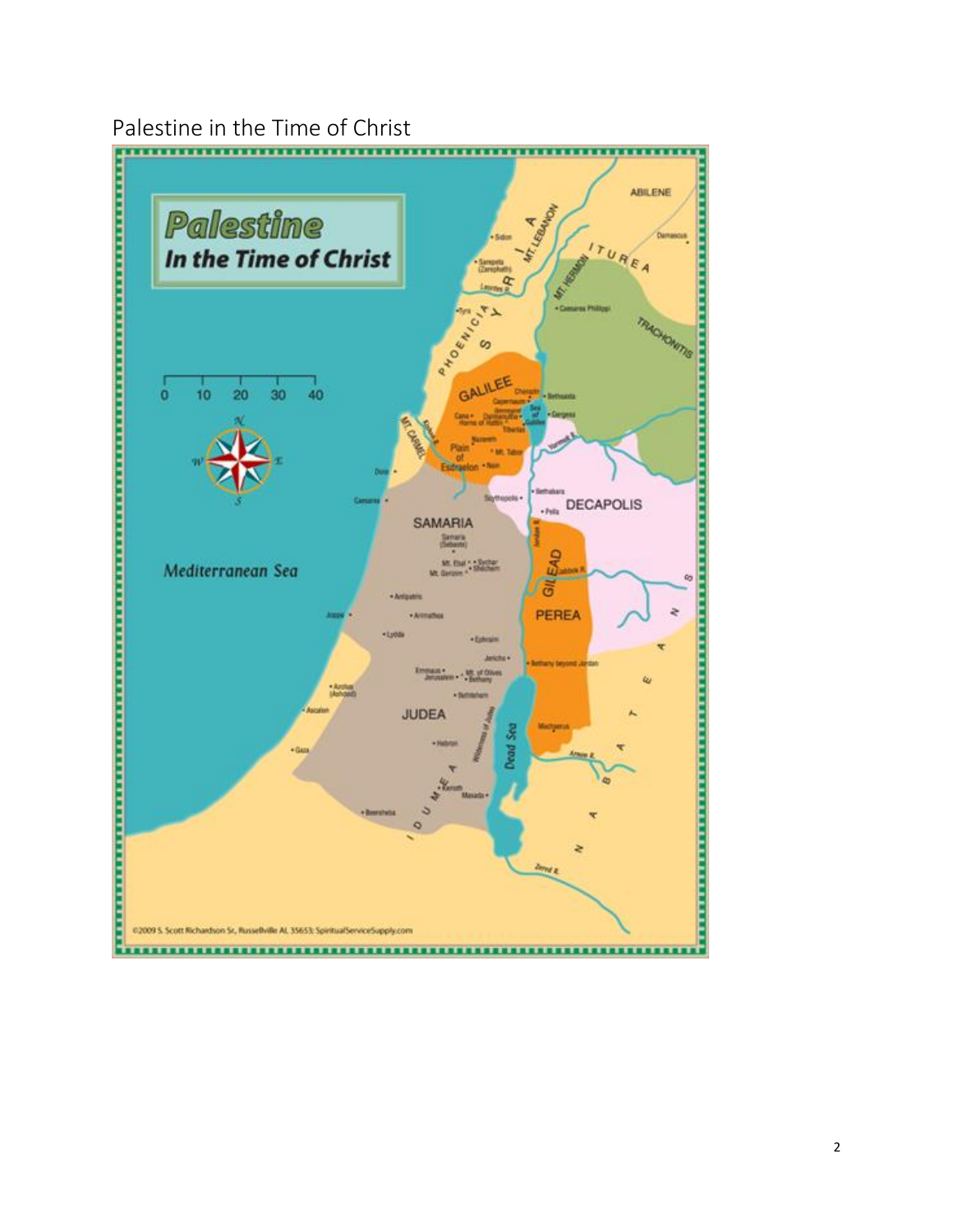#### <span id="page-3-0"></span>Luke One: John the Baptist Is Born; Jesus Is Conceived

- 1. To whom did Luke address this book?
- 2. Where was Zacharias and what was he doing when the angel Gabriel appeared to him?
- 3. What Old Testament prophet is quoted in 1:17?
- 4. Why was Zacharias unable to speak after the angelic visitation?
- 5. When did Gabriel appear to Mary?
- 6. Jesus was the Son of the \_\_\_\_\_\_\_\_\_\_\_\_\_\_\_\_\_\_, and would be given whose throne?
- 7. Elizabeth called Mary the mother of my \_\_\_\_\_\_\_\_\_\_\_\_\_\_\_.
- 8. The babe in the womb of Elizabeth leaped at the sound of what?
- 9. Mary praised God and proclaimed His mercy upon those who do what?
- 10. When was the name John given to the son of Zacharias and Elizabeth?
- 11. Zacharias spoke of a horn of salvation in the house of \_\_\_\_\_\_\_\_\_\_\_\_\_\_.
- 12. John would be a \_\_\_\_\_\_\_\_\_\_\_\_\_\_\_\_\_\_\_\_ of the Highest.
- 13. What can we learn about Jesus in this chapter? What do we learn about our obligations to Him? Is there anything we can learn from Luke 1 about how we can be more like Him?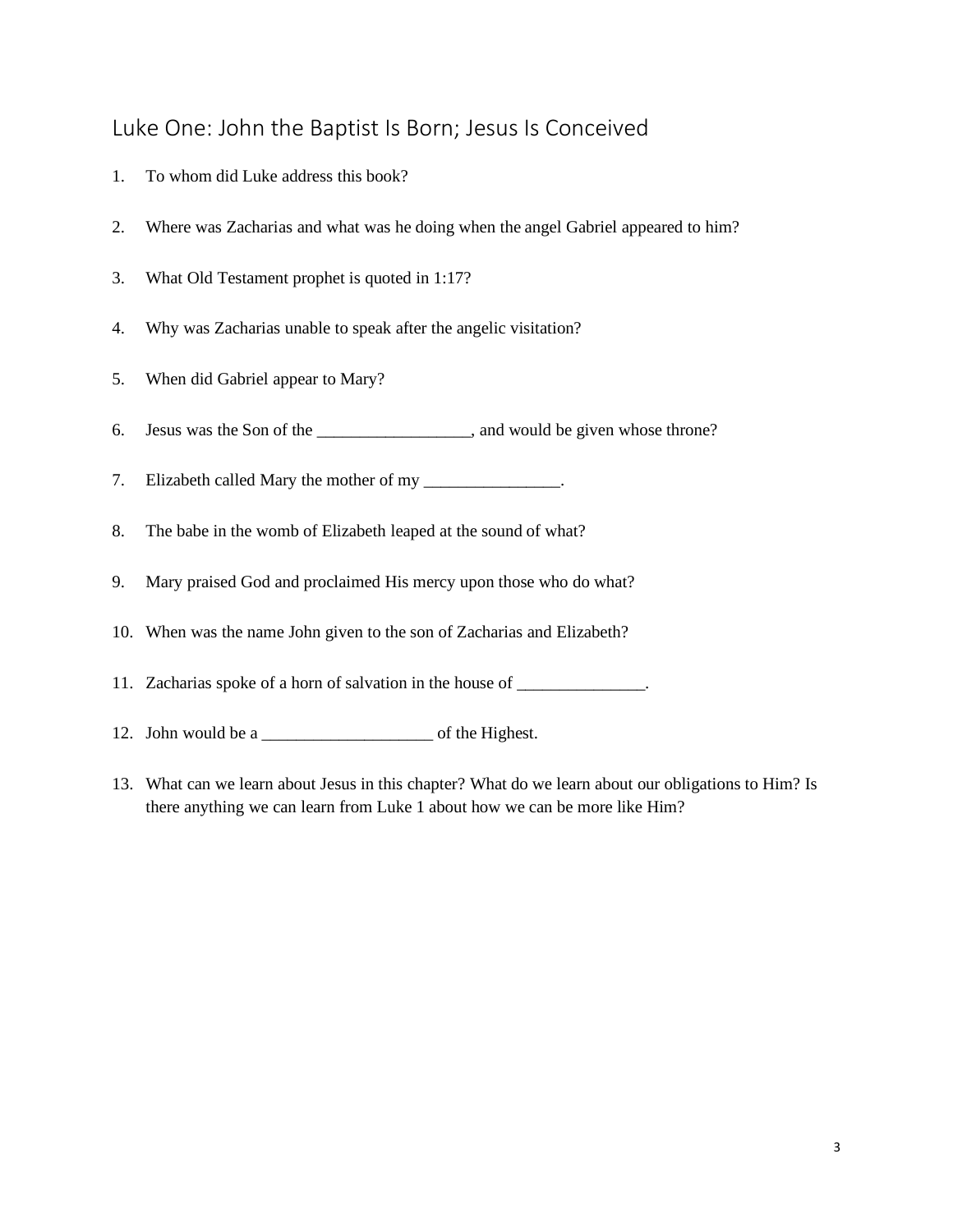#### <span id="page-4-0"></span>Luke Two: The Birth and Early Years of Jesus

- 1. Why did Joseph and Mary travel from Nazareth to Galilee?
- 2. Why was Jesus laid in a manger?
- 3. Who came to see Jesus soon after He was born?
- 4. To understand more about the days of her purification read Lev. 12.
- 5. Simeon called Jesus a light to bring revelation to the \_\_\_\_\_\_\_\_\_\_\_\_, and the \_\_\_\_\_\_\_\_\_\_\_\_\_\_\_\_ of Israel.
- 6. What did Simeon tell Mary would pierce her soul?
- 7. How old was Jesus when He was left behind in Jerusalem?
- 8. Where was He found and what was His explanation for being there?
- 9. Jesus increased in what things?
- 10. What can we learn from this chapter that we can apply to ourselves today, especially as it relates to becoming more like Jesus?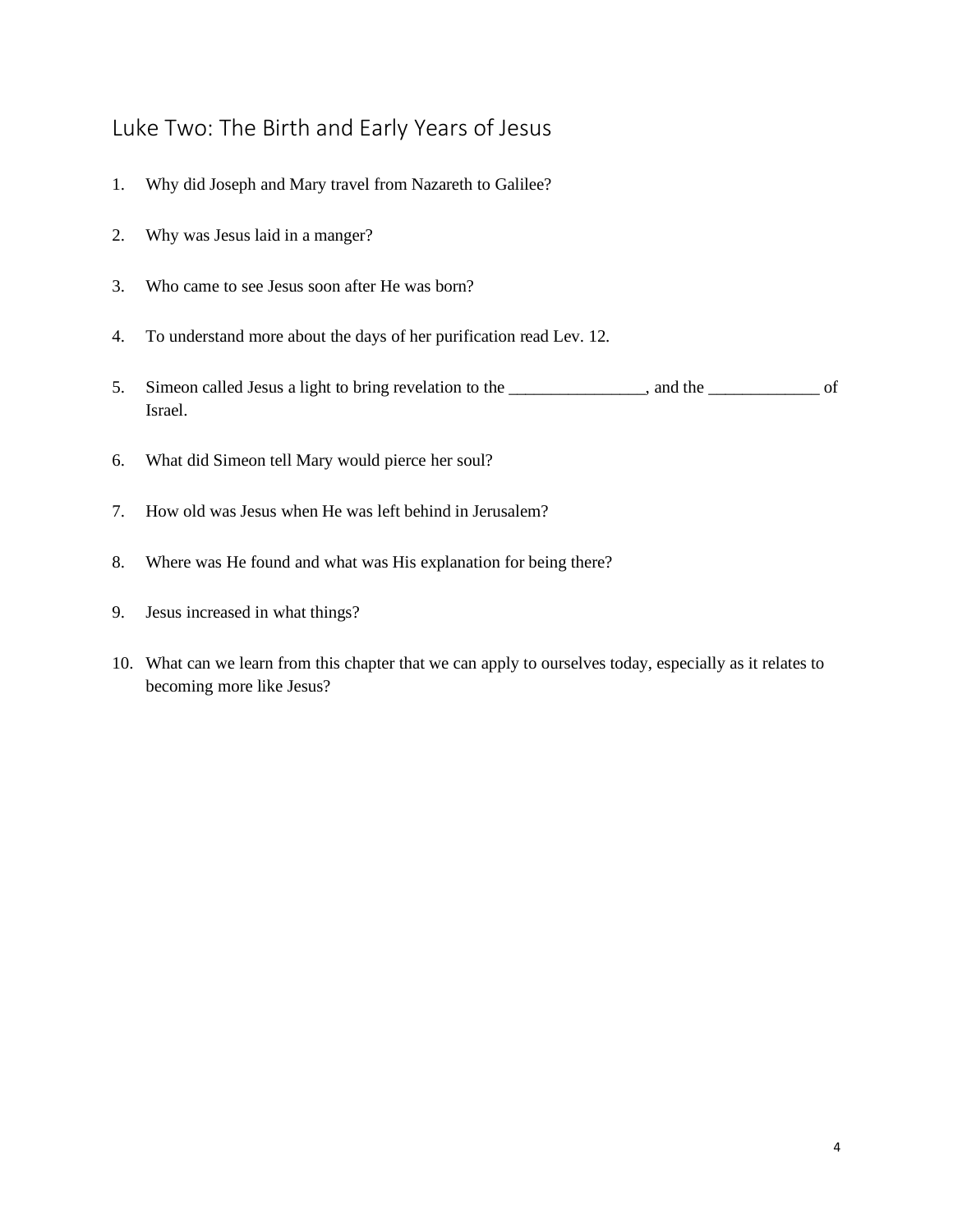## <span id="page-5-0"></span>Luke Three: John Preaches; Jesus Is Baptized

- 1. When did John the Baptist begin to preach?
- 2. Summarize the message of John.
- 3. Where in Isaiah are the words of 3:4-6 found?
- 4. People, especially the Sadducees and Pharisees (Matt. 3:7ff), were told to bring forth \_\_\_\_\_\_\_\_\_\_\_\_ worthy of \_\_\_\_\_\_\_\_\_\_\_\_\_\_\_\_.
- 5. The One coming after John would baptize with the \_\_\_\_\_\_\_\_\_\_\_\_\_\_\_\_\_\_\_\_\_\_\_\_\_\_\_\_\_ and with \_\_\_\_\_\_\_\_\_\_\_.
- 6. Why was John imprisoned?
- 7. What was said when Jesus was baptized?
- 8. In Luke 3 the genealogy of Jesus was traced all the way back to what man?
- 9. What do we learn about Jesus in this chapter that can impact the way we live?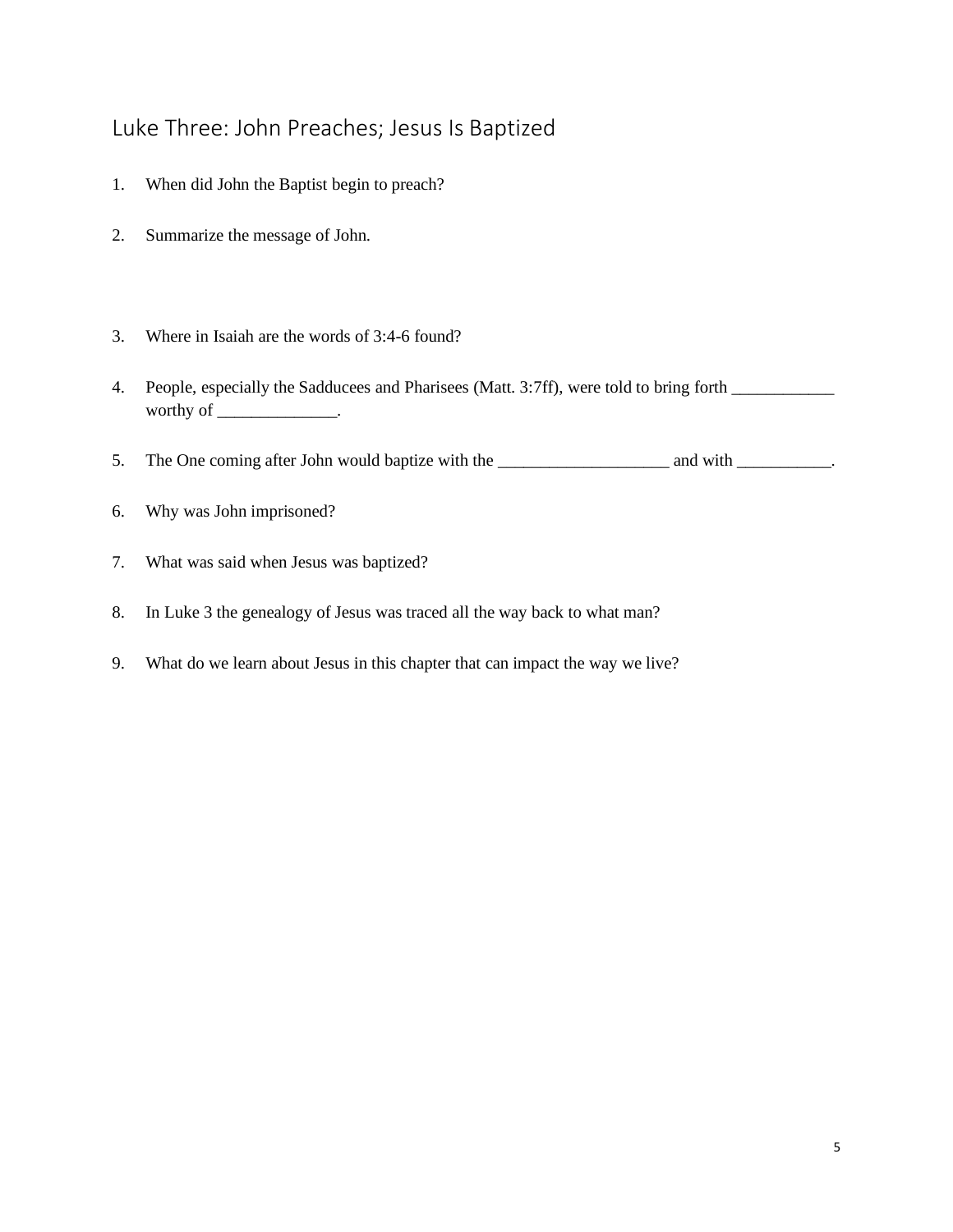## <span id="page-6-0"></span>Luke Four: Jesus Is Tempted and Then Preaches in Galilee

- 1. How long was Jesus in the wilderness?
- 2. How did Jesus respond to each of the temptations?
- 3. When Jesus first began His Galilean preaching, He was \_\_\_\_\_\_\_\_\_\_\_\_\_\_\_ by all.
- 4. What Old Testament Scripture did He read when He went to Nazareth?
- 5. Why did the people of His hometown not treat Him the way people from other cities and villages treated Him?
- 6. What two things caused astonishment and amazement in the synagogue at Capernaum?
- 7. How quickly did Simon's mother-in-law recover from her fever?
- 8. Why did Jesus rebuke the demons as He cast them out?
- 9. Why did Jesus leave Capernaum despite the crowd seeking to retain Him?
- 10. List some things we can learn from and about Jesus from Luke 4? In what ways can we be more like the Christ of Luke 4?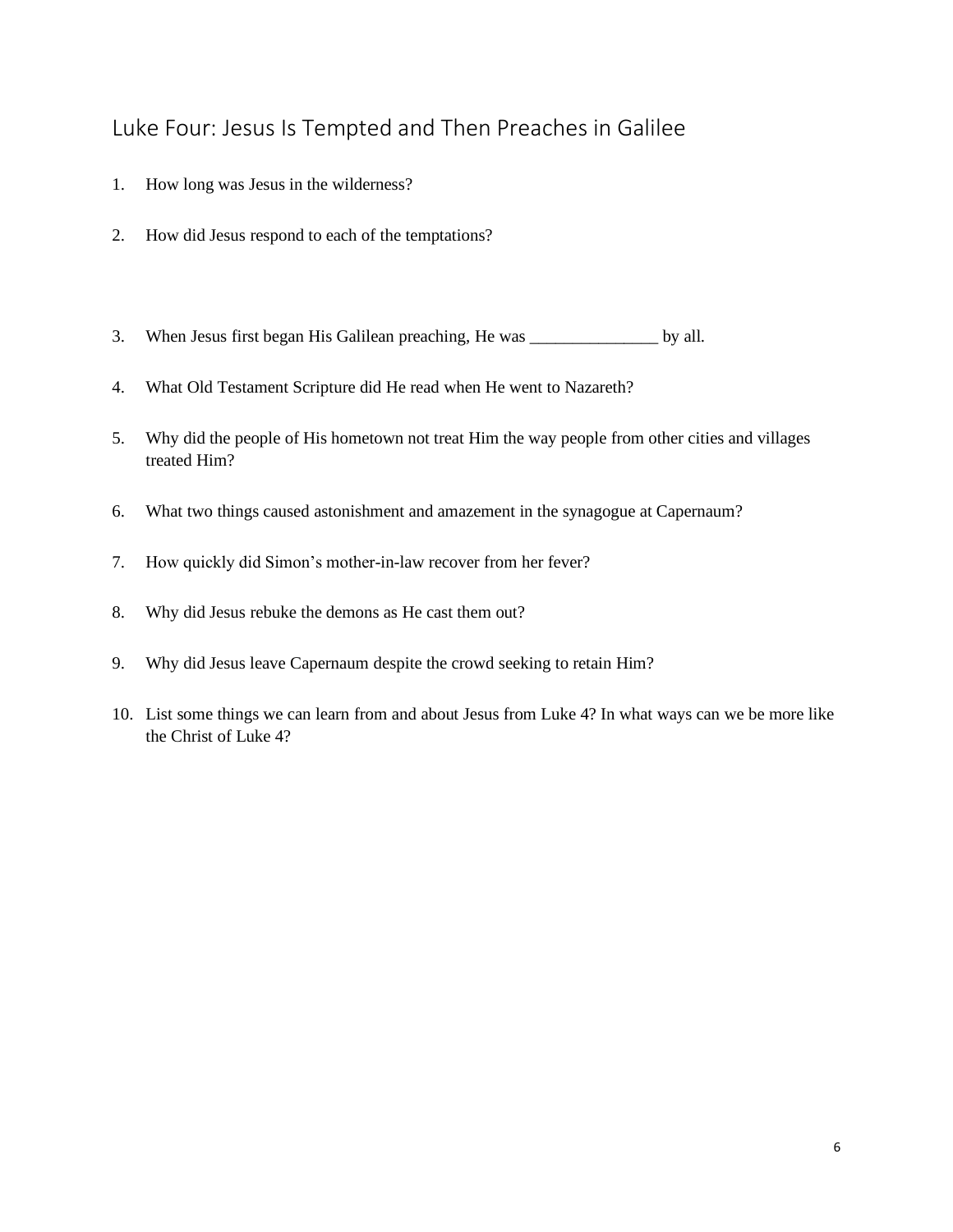# <span id="page-7-0"></span>Luke Five: Performing Miracles and Calling Disciples

- 1. What are some other names for the Lake of Gennesaret?
- 2. What were Simon and the other fishermen doing when Jesus got into Simon's boat?
- 3. "Nevertheless at Your I will let down the net."
- 4. Who came to help Simon Peter with his large haul of fish?
- 5. What did Peter say when he fell at Jesus' knees?
- 6. What did Peter, James, and John do after getting their boats to the shore?
- 7. What was the statement of the leper when he fell on his face before Jesus?
- 8. Once healed, the man was instructed to do what?
- 9. Jesus often withdrew into the wilderness and \_\_\_\_\_\_\_\_\_\_\_\_\_\_\_.
- 10. "He saw their faith (5:20)." How can you see faith?
- 11. What reason did Jesus give for making the paralyzed man able to walk?
- 12. By what other name is Levi the tax collector called?
- 13. What complaint was made when Levi gave a great feast for Jesus? How did He answer the critics?
- 14. When would the disciples of Jesus fast?
- 15. List some things we can learn about the character and power of Jesus. What do you see in Jesus that should be imitated?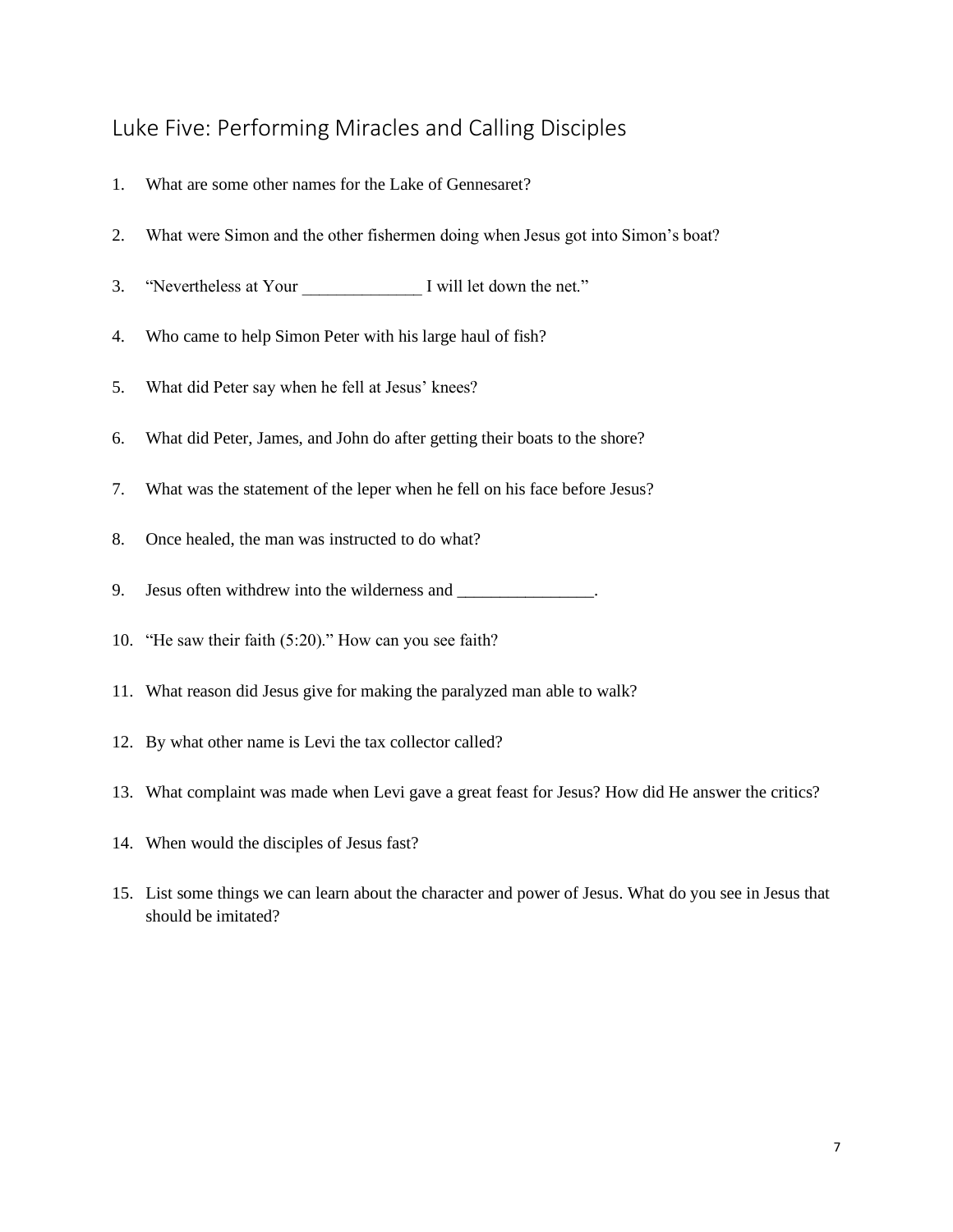#### <span id="page-8-0"></span>Luke Six: Sabbath Controversies; Twelve Apostles; a Sermon

- 1. What did the disciples do on a Sabbath that caused the Pharisees to accuse Him of breaking the Law of Moses?
- 2. What did Jesus ask the Pharisees before healing the man with a withered hand? Their answer?
- 3. Where did Jesus go the night before He chose the twelve apostles?
- 4. Note that the sermon recorded in Luke 6:20-49 contains many of the teachings from the Sermon on the Mount in Matt. 5 and 7, but none from Matt. 6. However, Luke 12 contains a discourse much like that found at the end of Matt. 6.
- 5. How does Luke 6:20 differ from Matt. 5:3?
- 6. What do we have in Luke 6:24-26 that is not found in Matt. 5?
- 7. How are we to treat our enemies?
- 8. We should be  $\frac{1}{\sqrt{1-\frac{1}{n}}}\$  just as our Father also is  $\frac{1}{\sqrt{1-\frac{1}{n}}}\$ .
- 9. What type of giving does Jesus have in mind in Luke 6:38?
- 10. Before attempting to remove the speck from a brother's eye, one should do what?
- 11. The words that come from our mouths reflect the contents of our \_\_\_\_\_\_\_\_\_\_\_\_\_.
- 12. Who is the man who builds his house on a solid foundation? The one who builds on the earth without a foundation?
- 13. How can this chapter help us to become more like our Savior?
- 14. Meditate carefully on this sermon and ask yourself where you most need to improve.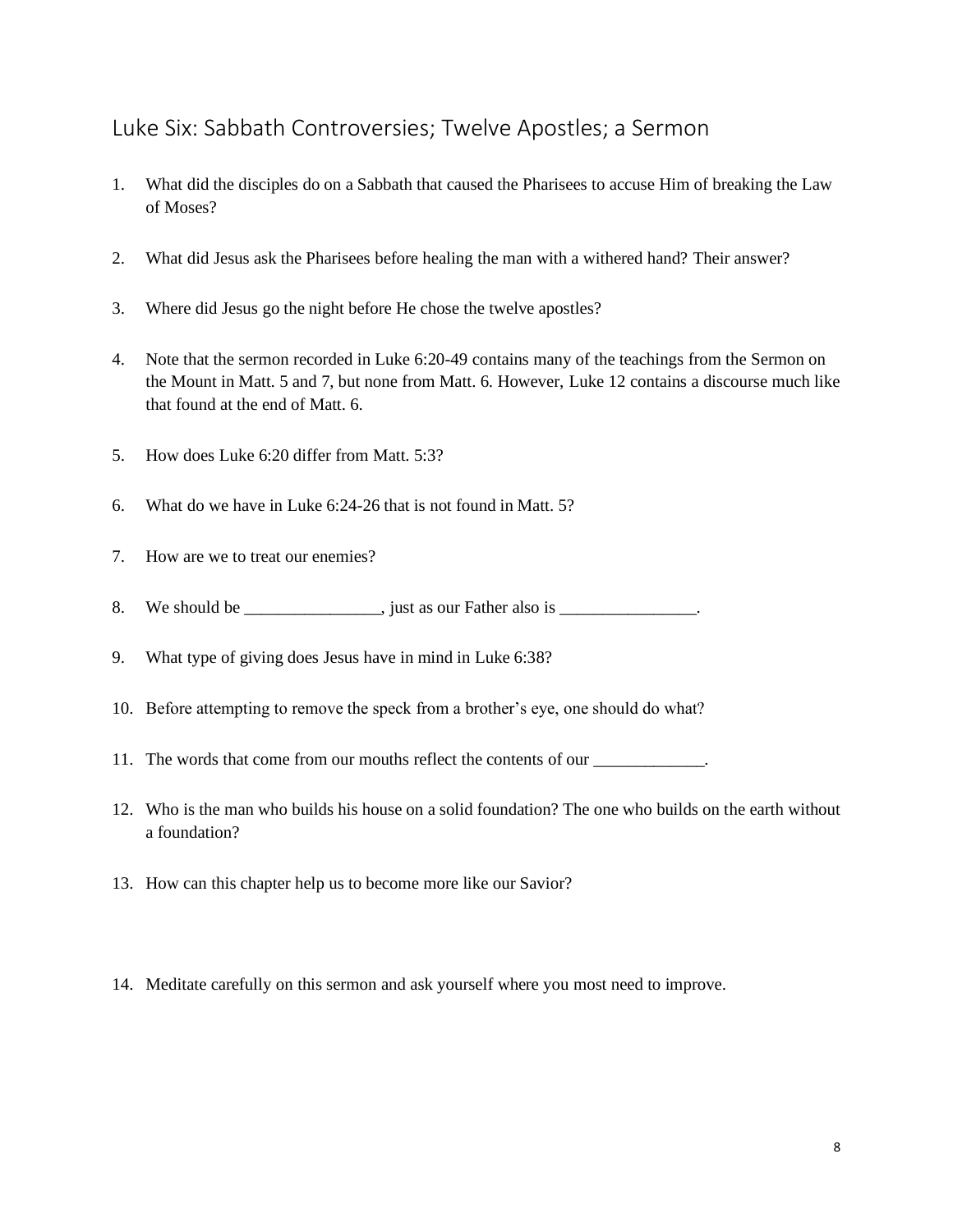#### <span id="page-9-0"></span>Luke Seven: Miracles; John the Baptist; Forgiveness

- 1. How did the centurion demonstrate both his faith in Jesus and his humility?
- 2. When the Lord saw the widow of Nain He had \_\_\_\_\_\_\_\_\_\_\_\_\_\_\_\_\_\_ on her.
- 3. How was Jesus described by the people in v. 16?
- 4. Why had John been imprisoned?
- 5. What question did two of his disciples ask Jesus?
- 6. How dd the Lord answer that question?
- 7. "Blessed is he who is not because of Me."
- 8. To whom/what did Jesus compare the people of His generation who could never be satisfied?
- 9. What did a sinful woman do when Jesus sat down to eat in Simon the Pharisee's house?
- 10. What did Simon think while this was happening?
- 11. How had Simon's reception of Jesus proven that he did not see his own need for a Savior?
- 12. List some qualities of Jesus found in this chapter we can imitate.

13. List some other lessons we can learn from Luke 7 and apply to ourselves.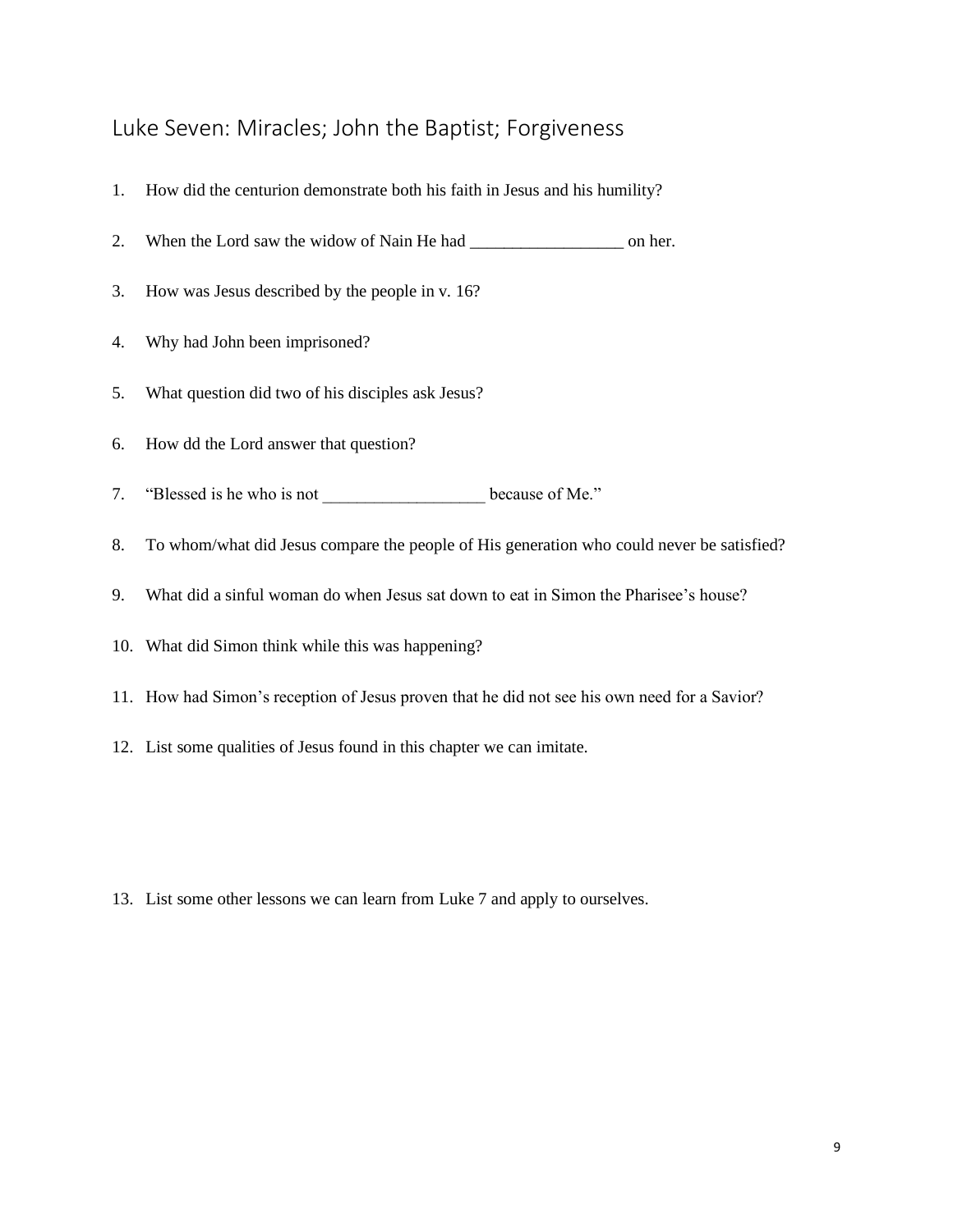# <span id="page-10-0"></span>Luke Eight: More Miracles; Two Parables

- 1. Who provided for Jesus as He went about preaching?
- 2. List the four places the seed fell, the results, and what each represented.

- 3. What point was Jesus making when He said that a lamp is not to be covered or hidden?
- 4. "My mother and my brothers are those who \_\_\_\_\_\_\_\_\_\_\_ the \_\_\_\_\_\_\_\_\_\_\_\_ of God and it."
- 5. How was Jesus able to calm the windstorm?
- 6. What did He ask His disciples after He had calmed the wind and waves?
- 7. List the things the demon-possessed asked or begged of Jesus.
- 8. Why was this man called Legion?
- 9. How old was the daughter of Jairus?
- 10. How long had the woman been sick?
- 11. Where had the woman's money gone?
- 12. Who was allowed to go into the house of Jairus with Jesus?
- 13. Why did the mourners ridicule Jesus?
- 14. What qualities of Jesus seen in this chapter do we need to imitate?
- 15. List other applications we can make to our lives.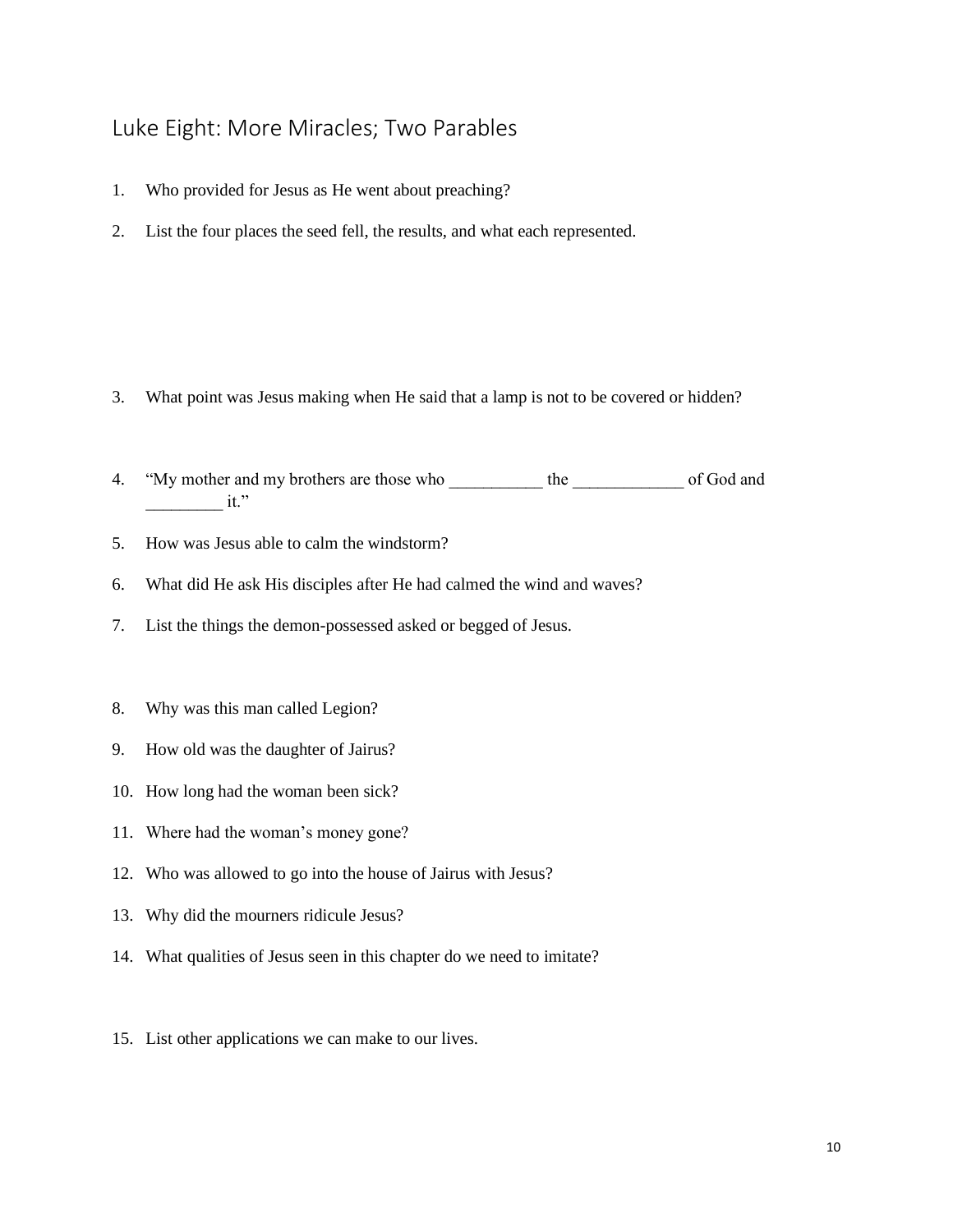#### <span id="page-11-0"></span>Luke Nine: Feeding the Five Thousand; Transfiguration

- 1. What were the twelve sent to do?
- 2. Why was Herod the tetrarch (Herod Antipas) perplexed when He heard about the things Jesus was doing?
- 3. Where was Jesus when He fed the 5,000 men?
- 4. Jesus was alone \_\_\_\_\_\_\_\_\_\_\_\_ when the disciples joined Him.
- 5. The crowds were confused and thought Jesus might be whom?
- 6. What did Jesus tell His disciples after Peter confessed Him to be the Christ?
- 7. What must one who would come after Jesus do?
- 8. Of whom would Jesus be ashamed?
- 9. Jesus went up on the mountain to \_\_\_\_\_\_\_\_\_\_\_\_\_\_ and took with Him \_\_\_\_\_\_\_\_\_\_\_\_

 $\Box$  and  $\Box$ 

- 10. What did Moses and Elijah discuss with Jesus?
- 11. "This is Service Theorem 11. Hear Him!"
- 12. While everyone was marveling at His power, what did Jesus tell His apostles would happen?
- 13. What did Jesus do when the apostles began to argue about greatness?
- 14. Why did John and the other disciples tell a man to stop casting out demons?
- 15. Why did the Samaritan village reject Jesus and how did James and John want to respond?
- 16. What did Jesus say to two who said they would follow Him?
- 17. What kept the one man from following Jesus?
- 18. List some important things this chapter teaches about Jesus.
- 19. What do we see in Jesus in this chapter that we can and should imitate?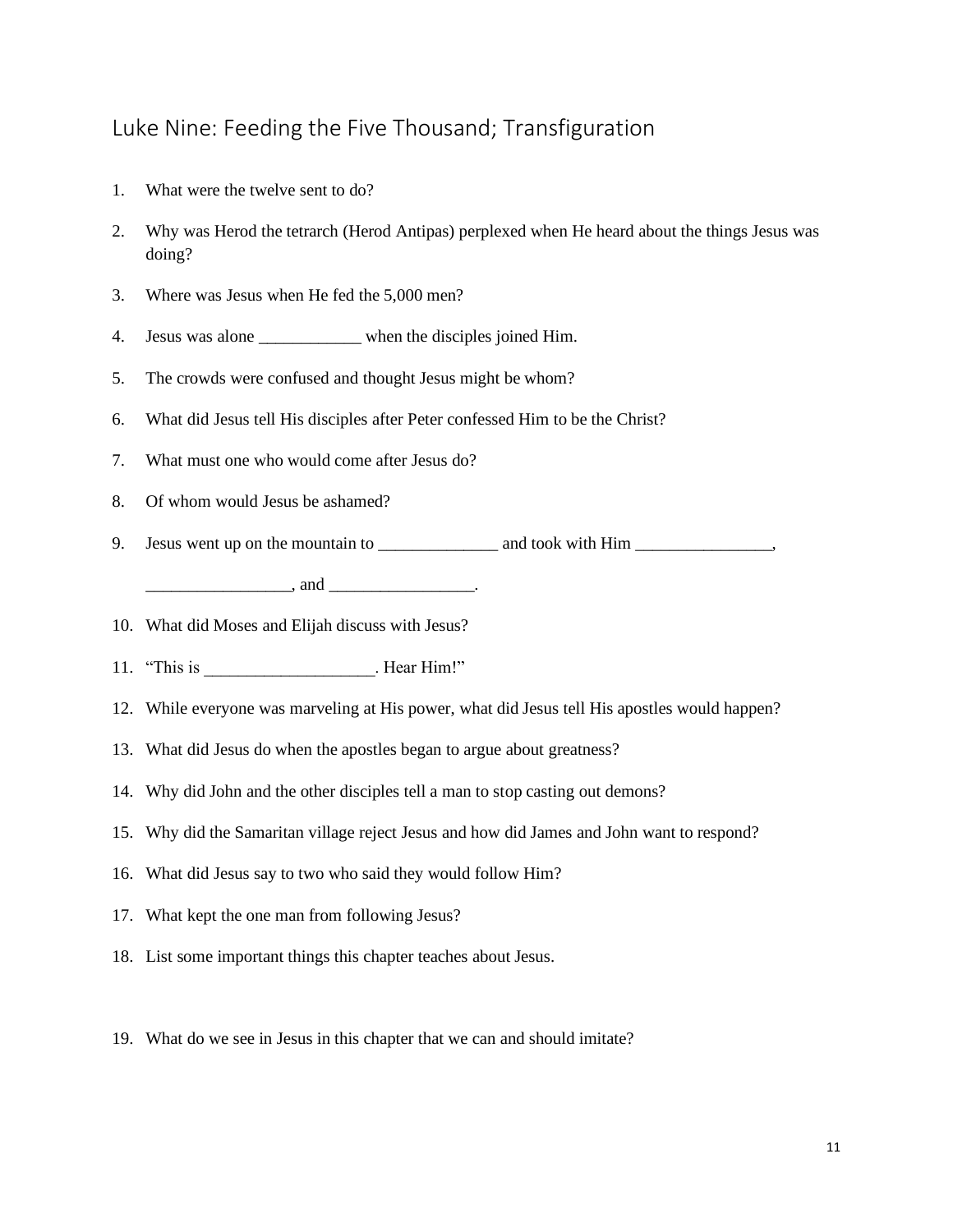#### <span id="page-12-0"></span>Luke Ten: Sending Out of the Seventy; Parable of the Good Samaritan

- 1. What were the seventy (some Greek manuscripts have seventy-two) to ask the Lord to send out?
- 2. What were they told not to take with them?
- 3. Where in the New Testament is the statement regarding the laborer being worthy of his wages quoted?
- 4. Why were woes pronounced upon some Galilean cities?
- 5. Upon their return, the seventy expressed joy over what?
- 6. However, true and lasting joy is found in knowing what?
- 7. From whom had great spiritual truths been hidden? To whom had they been revealed?
- 8. Why did the lawyer ask Jesus about eternal life?
- 9. What was Jesus' reply when the man responded to Jesus' question with the correct answer?
- 10. What two men failed to assist the wounded man?
- 11. What was Jesus' question at the end of the parable?
- 12. Why did Martha say the wrong thing to Jesus?
- 13. What can we learn from and about Jesus in Luke 10?
- 14. How can this chapter help us become more like Jesus?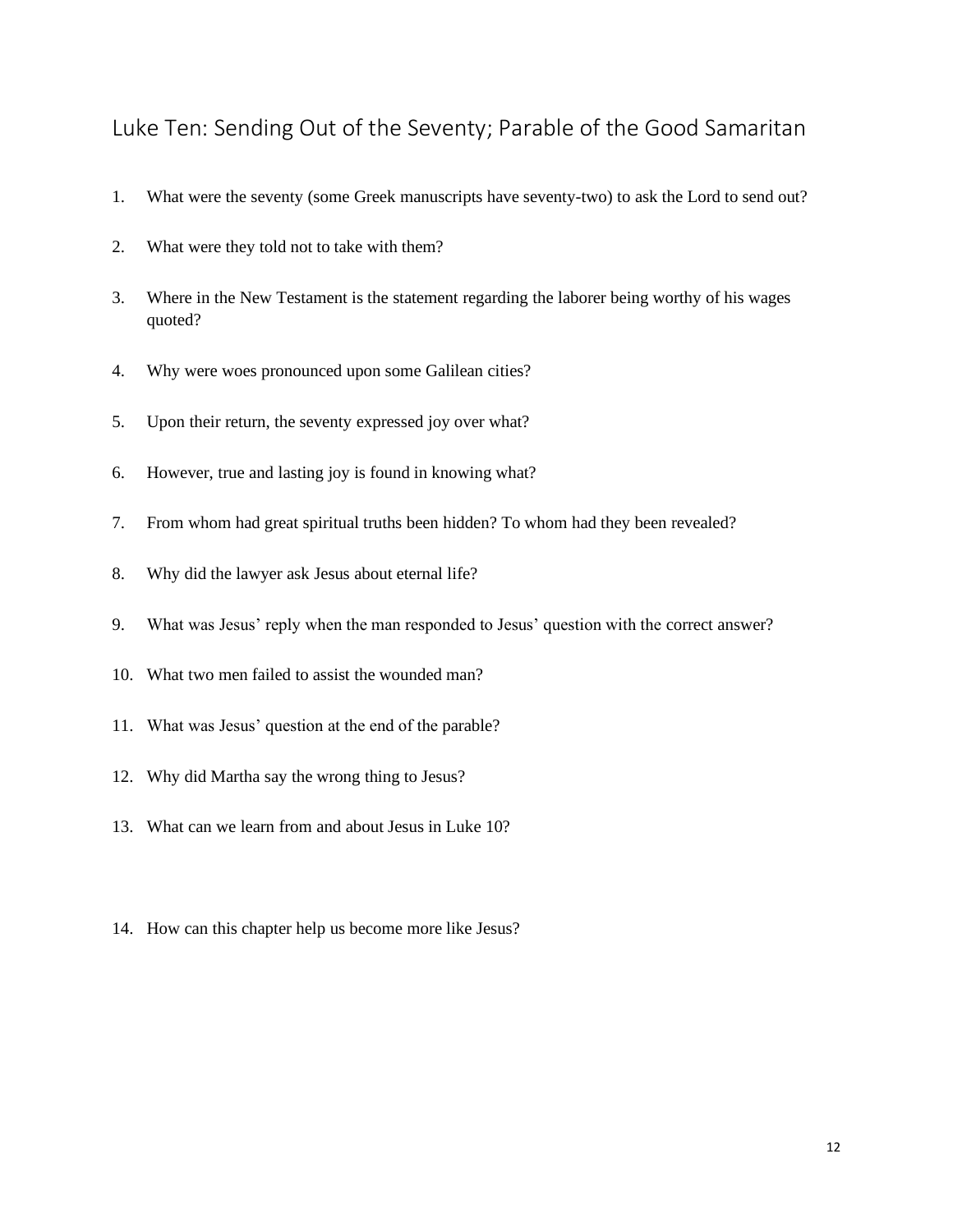#### <span id="page-13-0"></span>Luke Eleven: Prayer; Woes

- 1. When did the disciples of Jesus ask Him to teach them to pray?
- 2. We forgive those who are \_\_\_\_\_\_\_\_\_\_\_\_\_\_\_\_\_\_\_\_ to us.
- 3. Why did the man's friend rise from bed to give him bread?
- 4. Jesus promised the \_\_\_\_\_\_\_\_\_\_\_\_\_\_\_\_\_\_\_\_\_\_ would be given to those who asked. Cf. Matt. 7:11.
- 5. How did Jesus respond to the accusation He cast out demons by the power of Beelzebub (or Beelzebul)?
- 6. What was Jesus' response when someone praised His mother?
- 7. What was meant by the sign of Jonah?
- 8. The same is the lamp of the body.
- 9. Jesus was invited to dine with a Pharisee, but the Pharisee marveled at what?
- 10. List the criticisms Jesus made of the Pharisees.
- 11. How did Jesus respond when a lawyer spoke up?
- 12. What are some practical applications we can make from this chapter?
- 13. What qualities of Jesus can we imitate?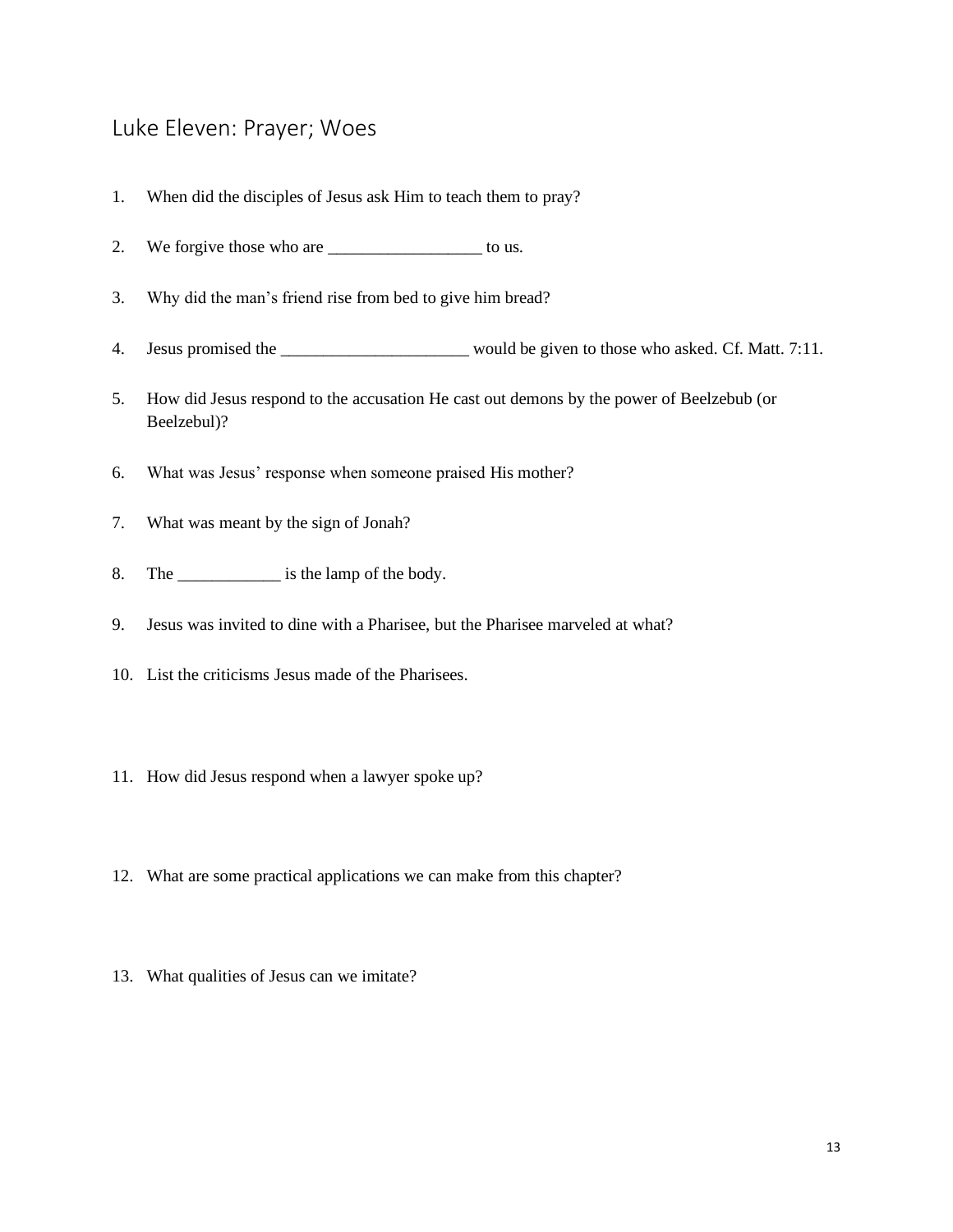## <span id="page-14-0"></span>Luke Twelve: Overcoming Fear; Trusting God; Being Prepared

- 1. Define hypocrisy.
- 2. Instead of fearing the one who could only kill the body, Jesus exhorted them to fear whom?
- 3. "You are of more value than many "
- 4. Who will be confessed before the angels of God? Who will be denied?
- 5. Define covetousness.
- 6. Jesus warned that life does not consist of what things?
- 7. Why was the rich farmer called a fool?
- 8. Note the similarities between 12:22-34 and Matt. 6:19-34.
- 9. Why were they not to worry about food and clothing?
- 10. Where will one's heart be?
- 11. When would the Son Man come?
- 12. What would happen if a servant thought he could get away with evil conduct because his master's return was delayed?
- 13. Why or how does Jesus sometimes bring division to families?
- 14. Why was it important to settle with one's adversary?
- 15. If you were asked to present a lesson on making application of Luke 12, what points would you emphasize?
- 16. How can this chapter help us to be more like Jesus?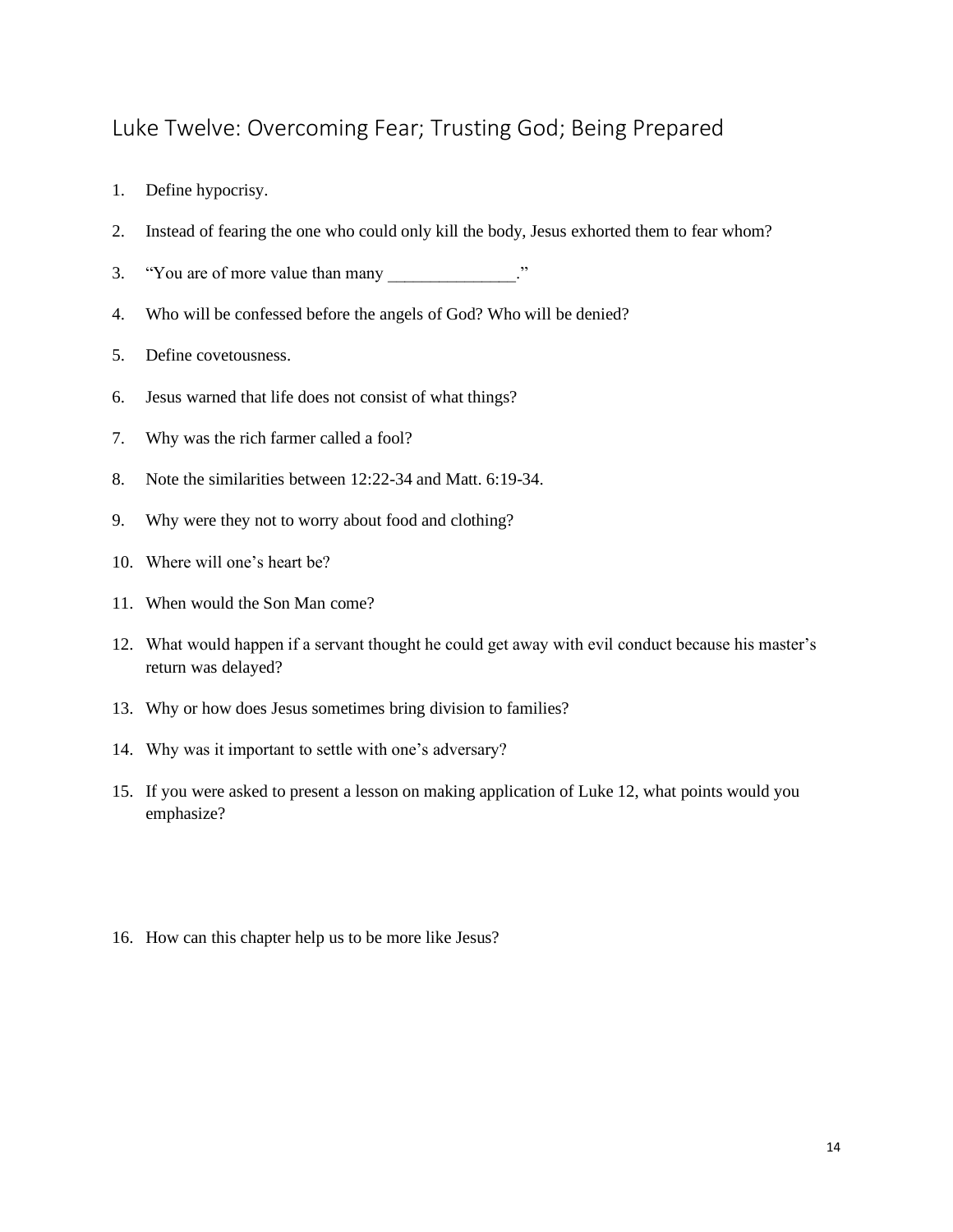#### <span id="page-15-0"></span>Luke Thirteen: Repentance; Sabbath Controversy; Strive to Enter

- 1. What was Jesus' response when told about some whom Pilate had killed?
- 2. Define repentance.
- 3. Did the barren fig tree ever bear fruit?
- 4. What reason did the ruler of the synagogue give for being indignant with Jesus?
- 5. Read the two parables in in 13:18-21. What did they signify?
- 6. How did Jesus respond when asked if few would be saved?
- 7. Jesus compared Herod (Anitipas) to what animal?
- 8. What would Jesus have done for Jerusalem if the people of the city had been willing for Him to do it?
- 9. How does this chapter help you to become a better disciple?
- 10. What do you see in Jesus you can imitate?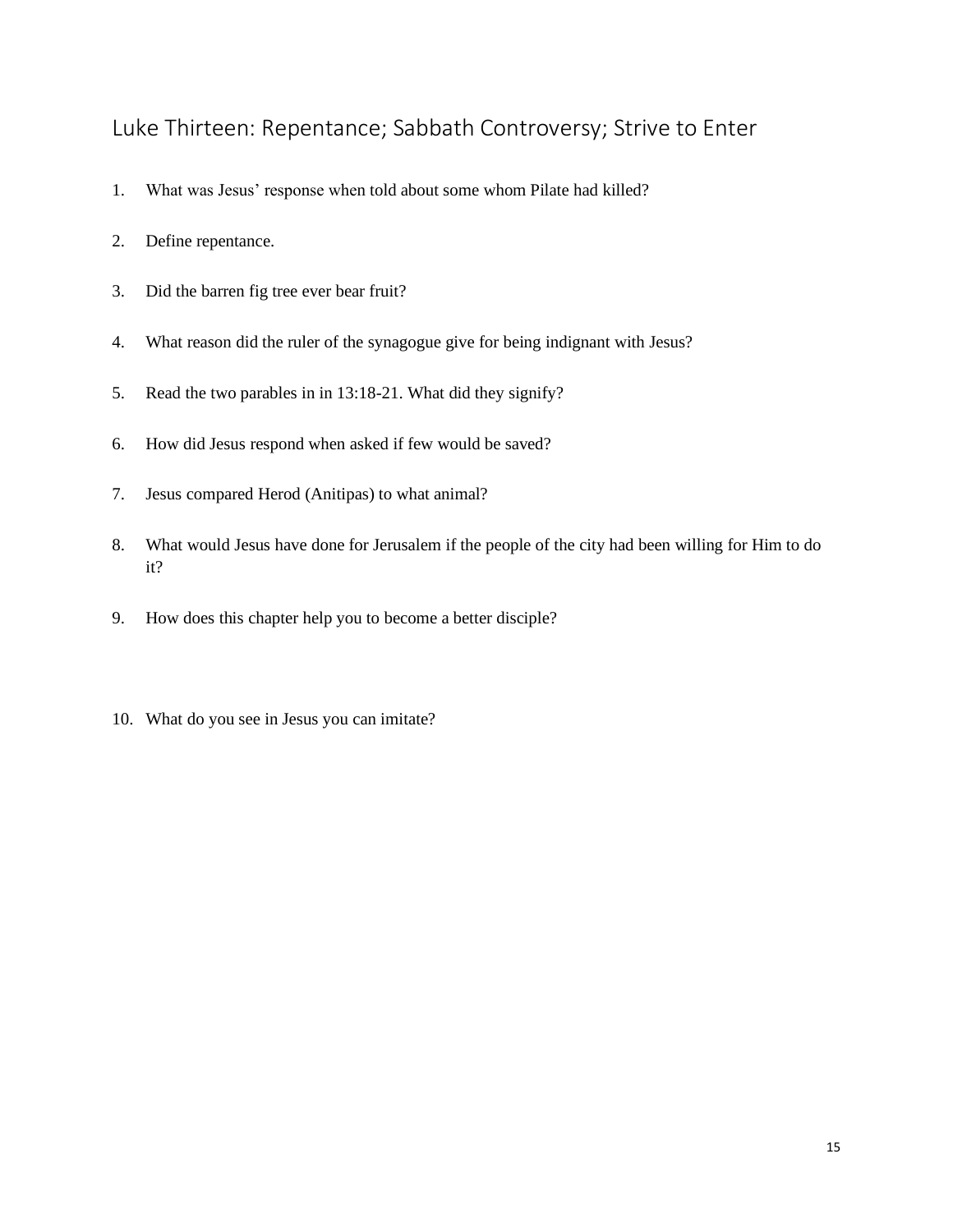## <span id="page-16-0"></span>Luke Fourteen: Humility; Excuses; Following Jesus

- 1. How did the lawyers and Pharisees answer Jesus' question about healing on the Sabbath?
- 2. What could happen to one who went to a wedding feast and sat down in the best seat without being told to do so?
- 3. Whoever exalts himself will be \_\_\_\_\_\_\_\_\_\_\_, and he who \_\_\_\_\_\_\_\_\_\_\_\_\_\_\_ himself will be exalted.
- 4. Why were they to invite the poor, maimed, lame, and blind to their feast?
- 5. What did those invited to the great supper do when it was time to go eat?
- 6. Who was chosen to come to the feast in the place of those originally invited?
- 7. What did one have to do in order to come to Jesus?
- 8. To be His disciple, one had to bear his \_\_\_\_\_\_\_\_\_\_\_\_\_\_\_\_\_ and come \_\_\_\_\_\_\_\_\_\_\_\_ Jesus.
- 9. What must one be willing to forsake in order to be a disciple of Jesus?
- 10. What value does salt have if it loses its flavor?
- 11. This chapter contains several challenges for those who would be disciples of Jesus, so let's do some honest self-examination. Which aspect of discipleship in Luke 14 do you find most challenging? Will you commit yourself to making the necessary changes?

12. How can this chapter help me to become more like Jesus?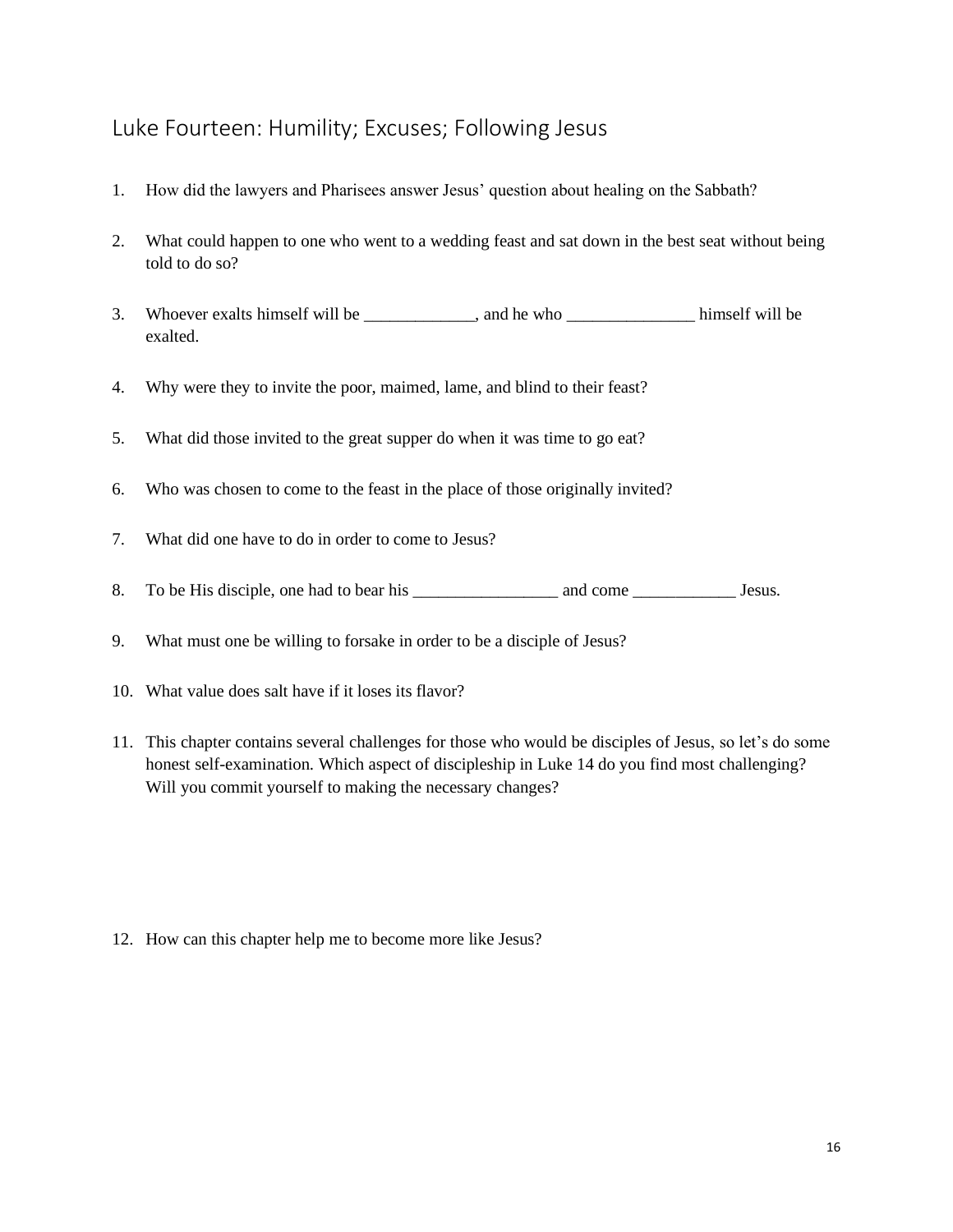# <span id="page-17-0"></span>Luke Fifteen: God's Love for the Lost

| 1.  | What was the complaint of the Pharisees and scribes in 15:1-2?              |
|-----|-----------------------------------------------------------------------------|
| 2.  | What did the shepherd do when one out of one hundred sheep went missing?    |
| 3.  | Are there really any just persons who need no repentance? 15:7              |
| 4.  | What does the woman do when she loses one of her ten coins?                 |
| 5.  | When the coin is found, what does she do?                                   |
| 6.  | How are sinners drastically different from sheep and coins?                 |
| 7.  | What did the younger of the two sons ask his father to do for him?          |
| 8.  | Describe the young man's life in the far country.                           |
|     |                                                                             |
| 9.  | Once he had come to himself, what did he determine to do?                   |
| 10. | What did the father do when he saw the son in the distance?                 |
|     | 11. How did the older brother respond to the news his brother had returned? |
|     | 12. What did the father do then?                                            |
|     | 13. What was the response of the older brother to his father's pleas?       |

14. Based on this chapter, what must we do if our lives are to reflect the heart and mind of Jesus?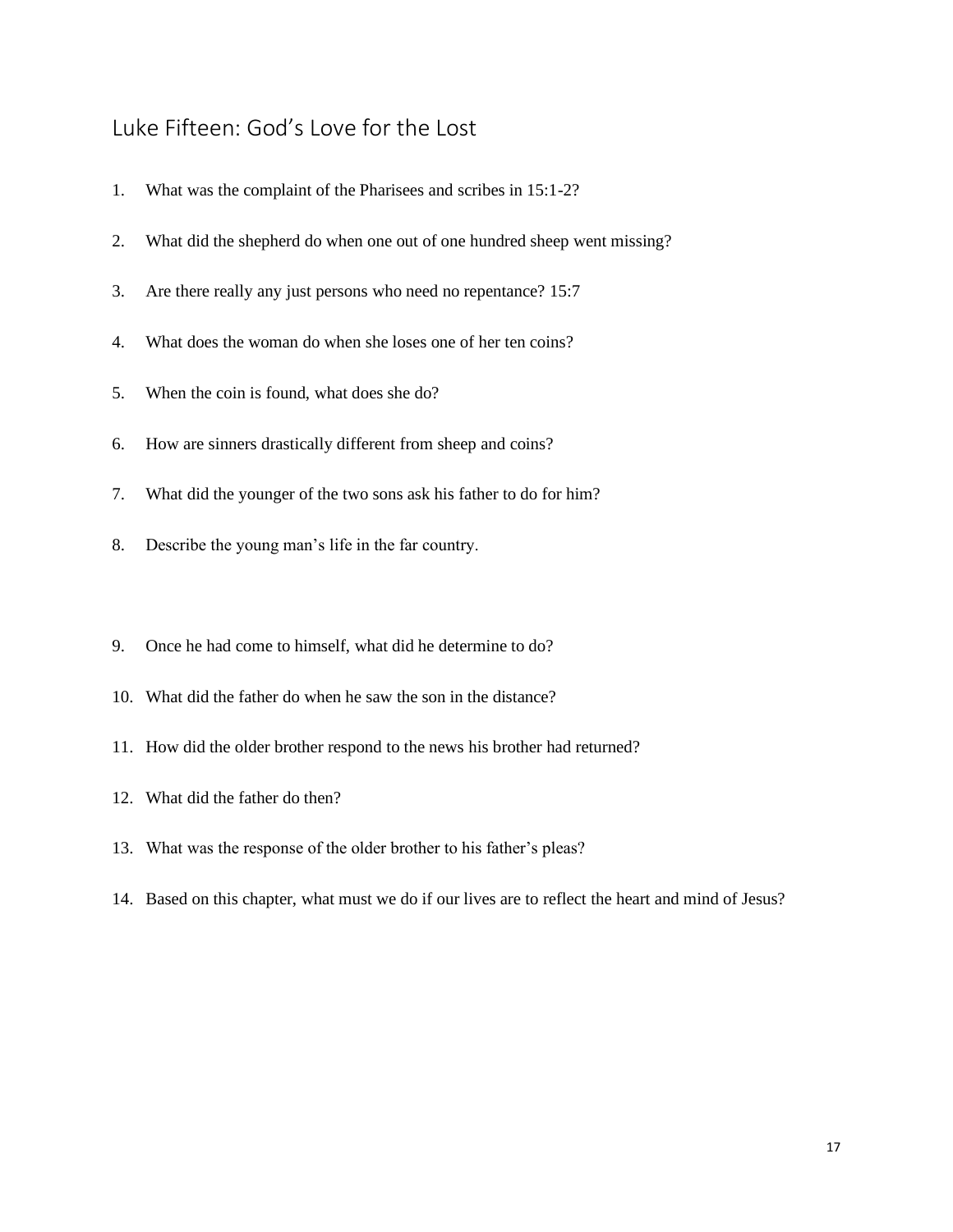#### <span id="page-18-0"></span>Luke Sixteen: God and Mammon

- 1. What was a steward?
- 2. Why was the stewardship going to be taken away from the man?
- 3. What did the unrighteous steward do to assure himself of being taken care of after his stewardship ended?
- 4. Why did Jesus commend a man He also called unjust?
- 5. You cannot serve  $\frac{1}{\sqrt{1-\frac{1}{2}}}\$  and  $\frac{1}{\sqrt{1-\frac{1}{2}}}\$ .
- 6. Why did the Pharisees deride or ridicule Jesus after He spoke this parable?
- 7. What is highly esteemed among men is an \_\_\_\_\_\_\_\_\_\_\_\_\_\_\_\_\_\_\_\_\_\_\_\_\_\_ in the sight of God.
- 8. Who is said to commit adultery in Luke 16:18?
- 9. Describe the earthly circumstances of the rich man and Lazarus.
- 10. How did those circumstances change after their deaths?
- 11. What was the rich man's first request of Abraham?
- 12. Why was his second request declined?
- 13. How can we apply the teachings of this chapter to our lives?
- 14. What do we need to do to become more like Jesus as seen in this chapter?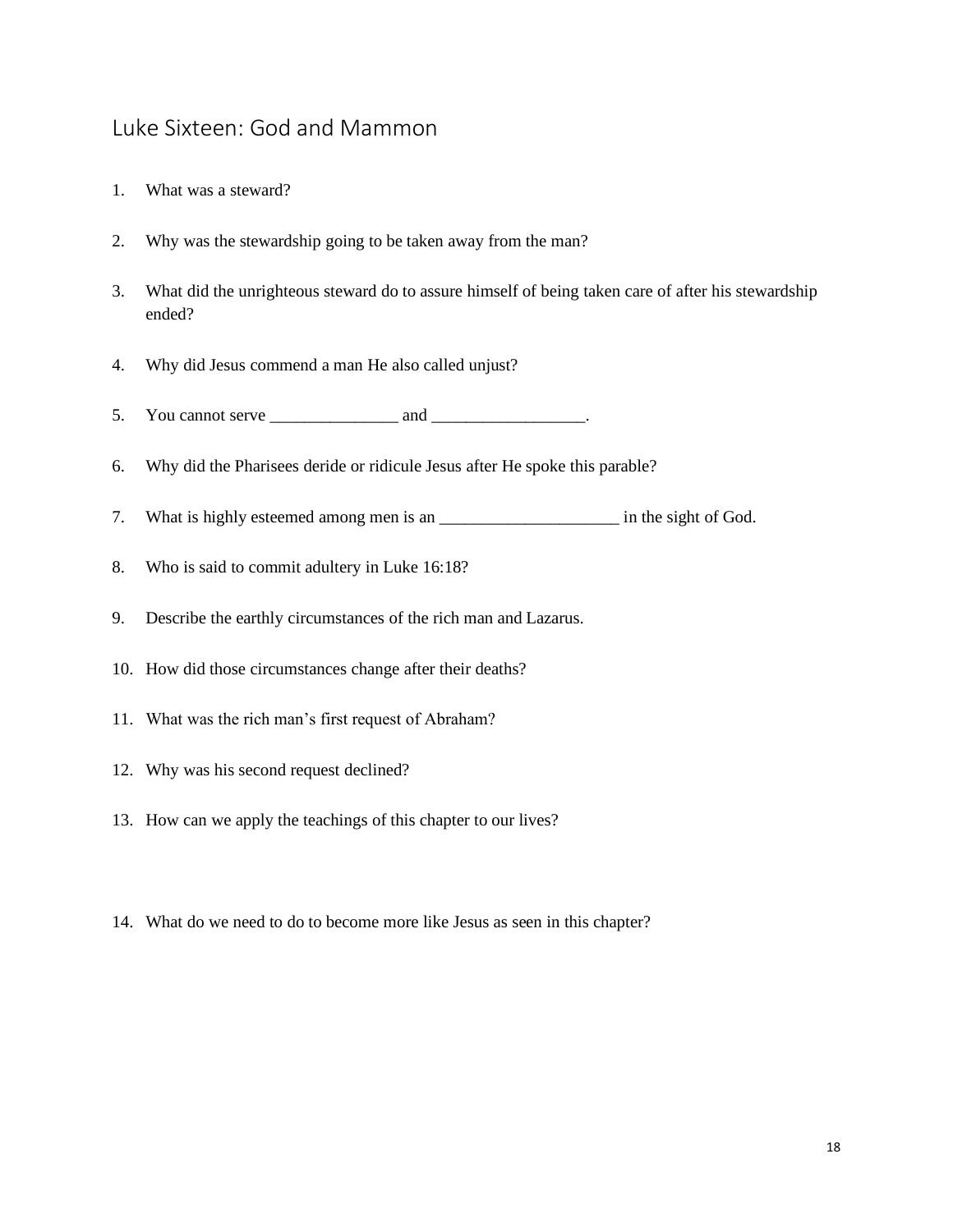#### <span id="page-19-0"></span>Luke Seventeen: Forgiveness, Gratitude, the Kingdom and Judgment

- 1. Having a millstone hung around your neck and being cast into the sea is to be preferred over what?
- 2. How often should you be willing to forgive your brother?
- 3. How did the Lord respond to the request to increase the faith of the disciples?
- 4. Those who have done everything the master commanded should say, "We are \_\_\_\_\_\_\_\_\_\_\_\_\_\_\_\_  $\overline{\phantom{a}}$
- 5. Where was Jesus when He encountered ten lepers?
- 6. Who was the only one to return and give thanks for his healing?
- 7. How did Jesus respond when the Pharisees asked when the kingdom of God would come?
- 8. Note: Luke 17:22-37 seems to have primary reference to the judgment God brought against Jerusalem in AD 70, but many of the principles can have application to the judgment that still awaits all mankind.
- 9. What were people doing when the flood came and when Sodom was destroyed?
- 10. What were they to learn from Lot's wife?
- 11. List at least three practical takeaways from this chapter.
- 12. Can we learn anything from this chapter about being more like Jesus?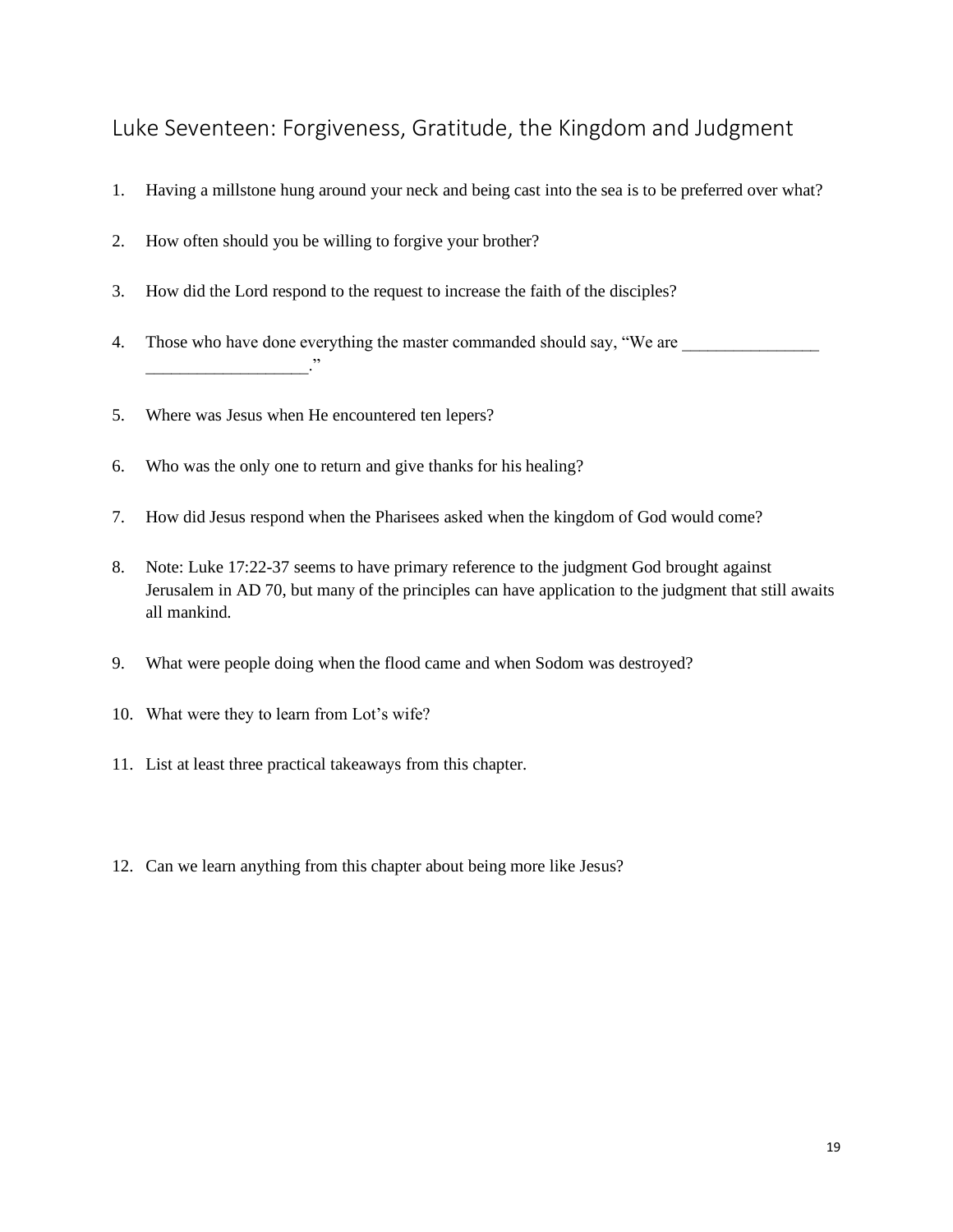#### <span id="page-20-0"></span>Luke Eighteen: Prayer; Humility; Riches

- 1. Why did Jesus teach the Parable of the Persistent Widow?
- 2. To whom was the Parable of the Pharisee and the Tax Collector addressed?
- 3. "Everyone who \_\_\_\_\_\_\_\_\_\_\_\_\_\_\_\_\_\_\_\_\_\_\_ will be \_\_\_\_\_\_\_\_\_\_\_\_\_\_\_\_, and he who \_\_\_\_\_\_\_\_\_\_\_\_\_\_\_\_\_\_\_\_\_\_ will be  $\qquad \qquad \ldots$
- 4. How did Jesus respond when the disciples tried to keep people from bringing their infants to Him?
- 5. A ruler asked, "\_\_\_\_\_\_\_\_\_\_\_\_\_ Teacher, what shall I do to inherit \_\_\_\_\_\_\_\_\_\_\_\_\_\_\_ \_\_\_\_\_\_\_\_\_\_."
- 6. What one thing did the ruler lack?
- 7. To what did Jesus compare the difficulty of a rich man entering the kingdom of God?
- 8. What did Jesus promise to those willing to leave everything to follow Him?
- 9. What did the Lord tell the twelve when He took them aside?
- 10. Where was Jesus when He encountered a blind beggar by the road?
- 11. By what Messianic title did this blind man refer to Jesus?
- 12. What should we learn from this chapter about…
	- a. Prayer?
	- b. Self-righteousness?
	- c. Money?
	- d. Sacrifice?
	- e. Other lessons?
- 13. What does Luke teach us in this chapter about being like Jesus?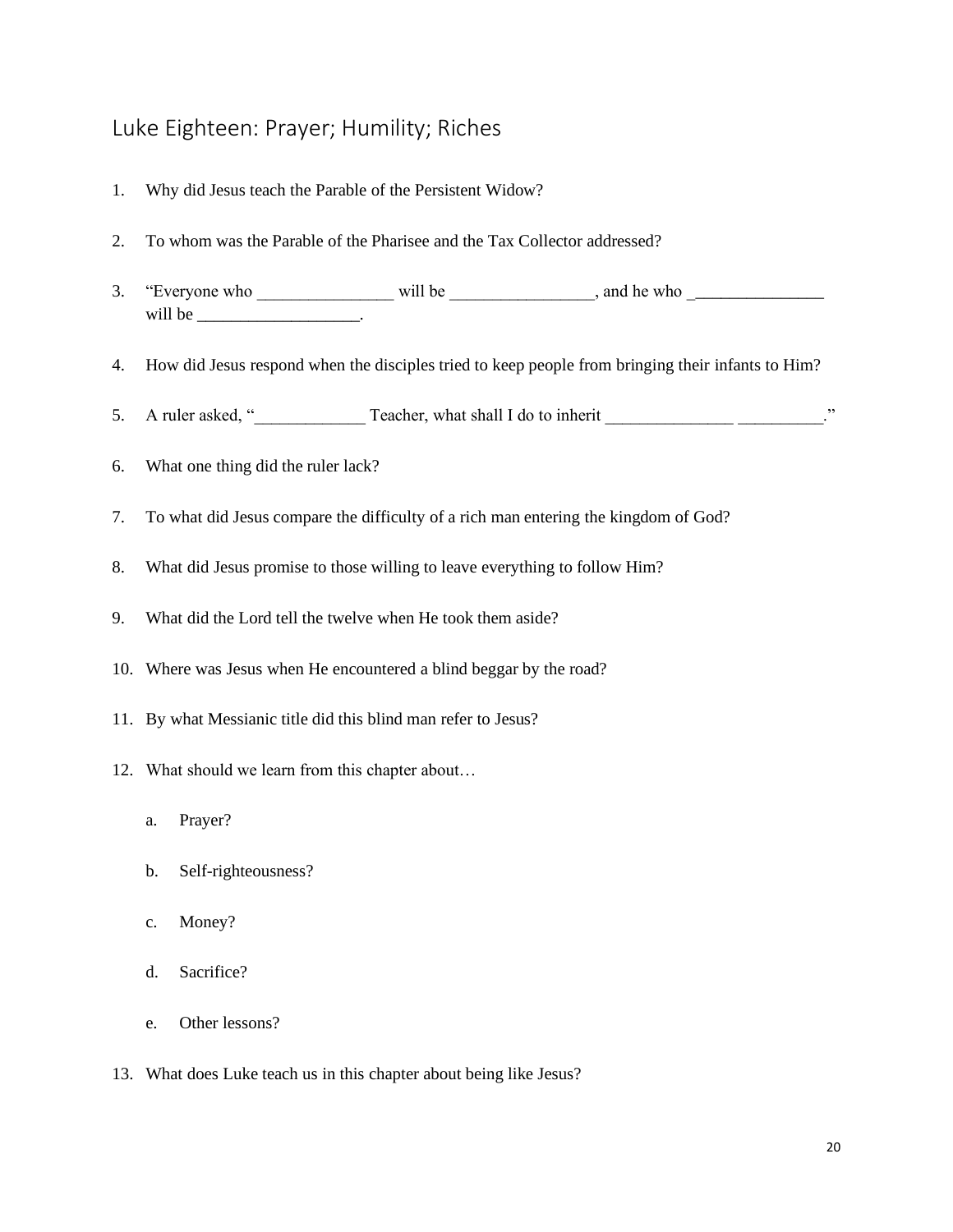#### <span id="page-21-0"></span>Luke Nineteen: Zacchaeus; Kingdom Work; Triumphal Entry

- 1. What do we know about Zacchaeus?
- 2. What did he do when the crowd prevented him from seeing Jesus?
- 3. Why did Jesus go to the house of Zacchaeus?
- 4. Why was the Parable of the Minas spoken?
- 5. Note: this parable has some similarities to the Parable of the Talents in Matt. 25, but also some significant differences. One of the most startling is the value of the mina versus the talent. The mina represented about what a common laborer would earn in 100 days of work, while the talent is thought to have been worth what a laborer would earn in approximately twenty years.
- 6. What reason did the one man give for not having earned anything with his mina?
- 7. What happened to those who did not want the king to reign over them?
- 8. Upon what animal did Jesus ride into Jerusalem?
- 9. Why did the Pharisees become upset as Jesus rode into Jerusalem?
- 10. Why did Jesus weep as he drew near the city?
- 11. Jesus accused some of turning the temple into a \_\_\_\_\_\_\_\_\_\_\_\_\_\_\_\_ of \_\_\_\_\_\_\_\_\_\_\_\_\_.
- 12. Why weren't the Jewish leaders able to destroy Jesus at this time?
- 13. What are some practical lessons we can take from this chapter?
- 14. List some things we can learn from this chapter about being more like Jesus.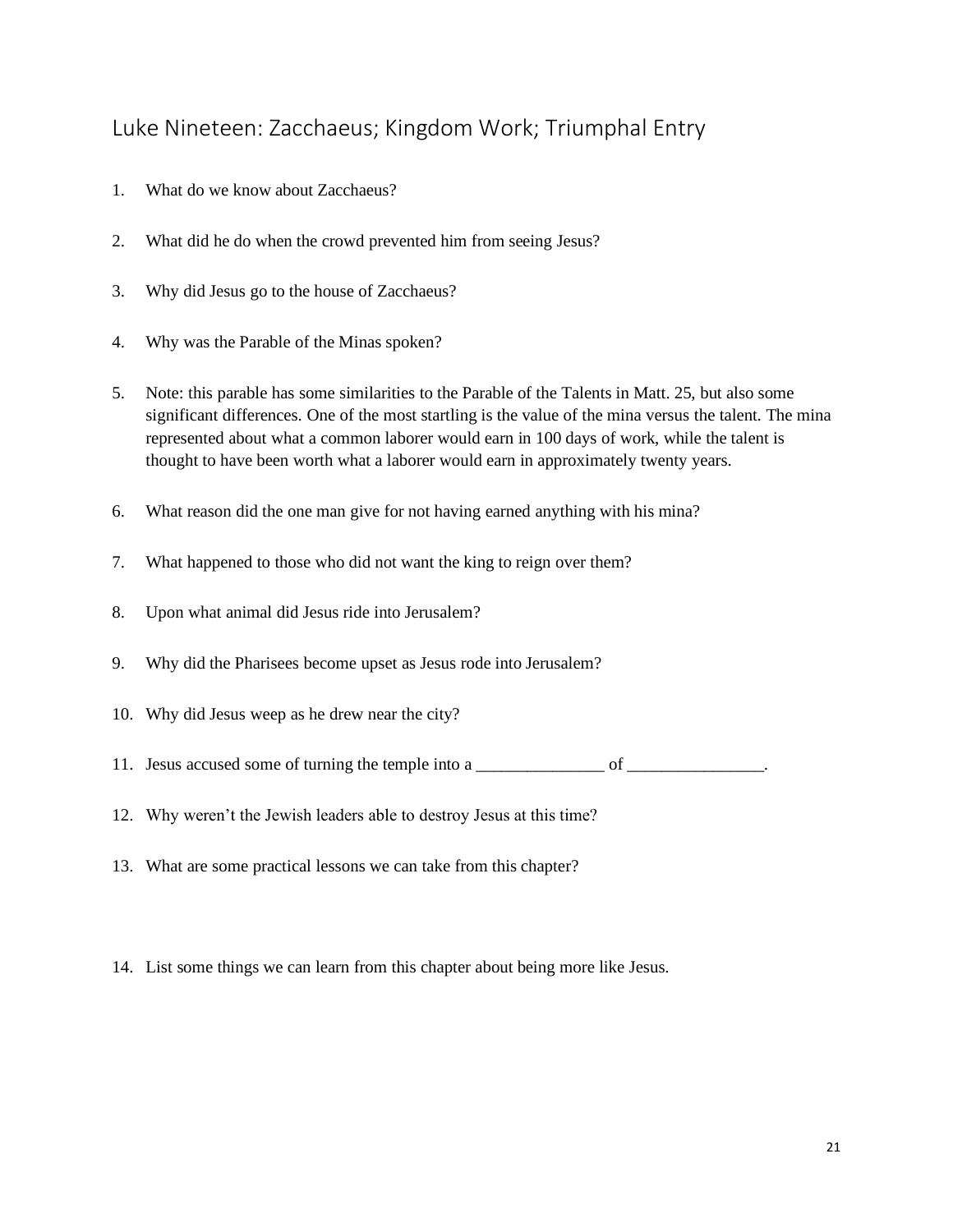#### <span id="page-22-0"></span>Luke Twenty: Challenges and Confrontations

- 1. Where was Jesus when questioned about His authority?
- 2. When Jesus asked about the baptism of John, what two possible sources of authority did He mention?
- 3. Why did the chief priests, scribes, and elders not answer His question about the baptism of John?
- 4. What did the owner do with his vineyard when he went into a far country?
- 5. Who was sent to get the fruit and how were they treated?
- 6. What did the owner of the vineyard do to the vinedressers?
- 7. Luke 20:17 contains a quotation from what Old Testament passage?
- 8. How did Jesus answer the question about the lawfulness of paying taxes to Caesar?
- 9. What "trick question" did the Sadducees ask regarding the resurrection?
- 10. To what Old Testament passage did Jesus turn in answering their question?
- 11. In what Old Testament passage did David refer to the Christ as his Lord?
- 12. How did scribes conduct themselves in the marketplaces? The synagogues? At feasts?
- 13. List some points of practical application from this chapter.
- 14. What can we take from this chapter that will help us to be more like Jesus?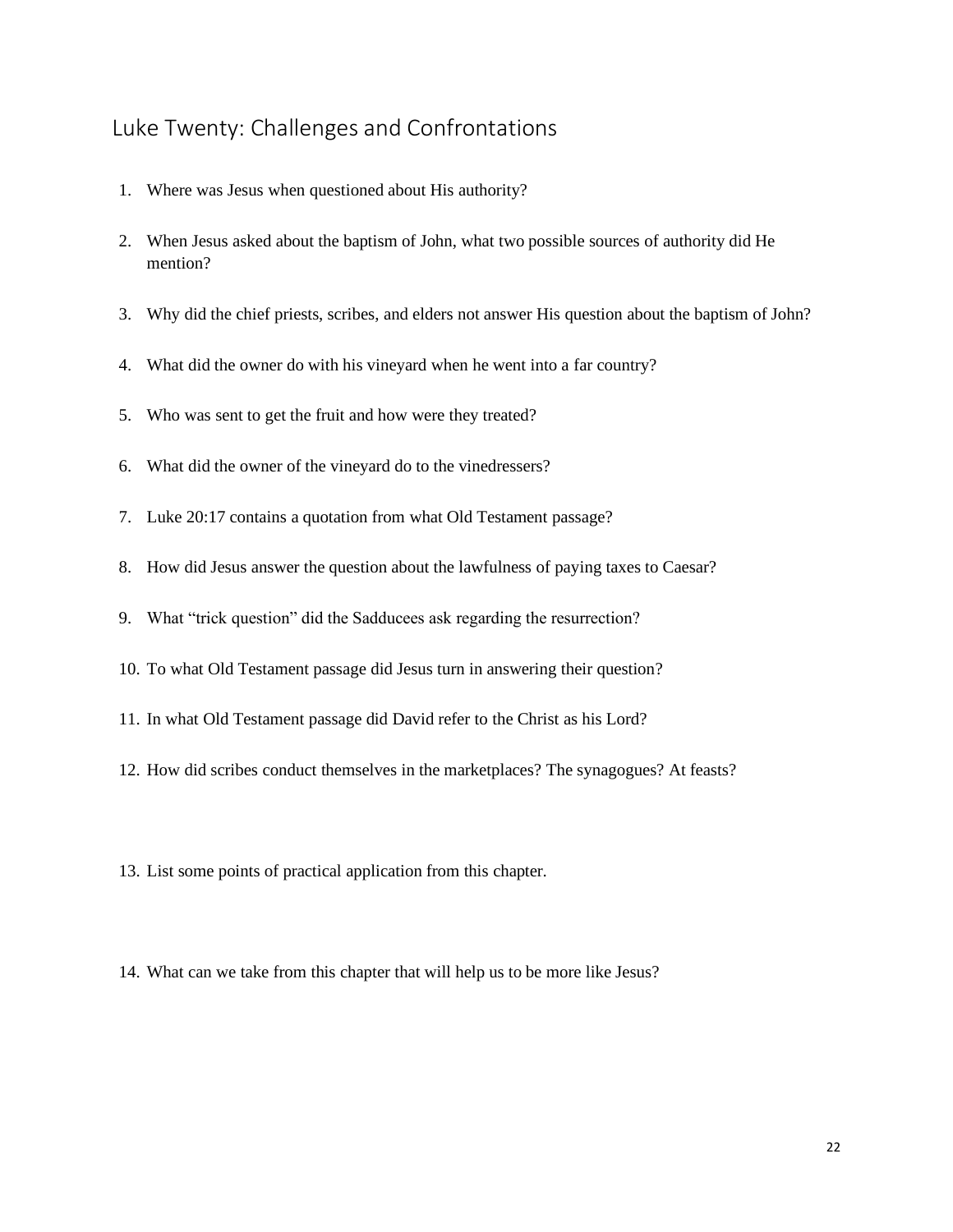## <span id="page-23-0"></span>Luke Twenty-one: A Widow's Sacrifice; Judgment (on Jerusalem)

- 1. Why did Jesus praise the gift of the widow more than offerings of the rich?
- 2. From Matt. 24 and Mark 13, where was Jesus when He spoke at length about the approaching judgment on Jerusalem and which disciples were present?
- 3. The persecutions they would endure would provide an occasion (opportunity) for what?
- 4. When should the disciples flee to the mountains?
- 5. The Son of Man would come in a \_\_\_\_\_\_\_\_\_\_\_\_\_ with \_\_\_\_\_\_\_\_\_\_\_\_\_\_\_\_\_\_\_\_\_\_\_\_\_\_ and great \_\_\_\_\_\_\_\_\_\_\_\_\_\_\_.
- 6. Luke 21:32 said the things of this chapter would take place before what happened?
- 7. They were warned against the heart being weighed down by what things?
- 8. In the daytime Jesus taught in the \_\_\_\_\_\_\_\_\_\_\_\_\_\_\_\_\_\_\_\_\_\_\_, but at night He stayed at the mount called \_\_\_\_\_\_\_\_\_\_\_\_\_\_\_\_\_\_\_\_\_\_.
- 9. Though this chapter's focus is on a judgment that took place in AD 70, list some lessons we can use today.
- 10. Can you see anything in Luke 21 about Jesus we need to learn to imitate?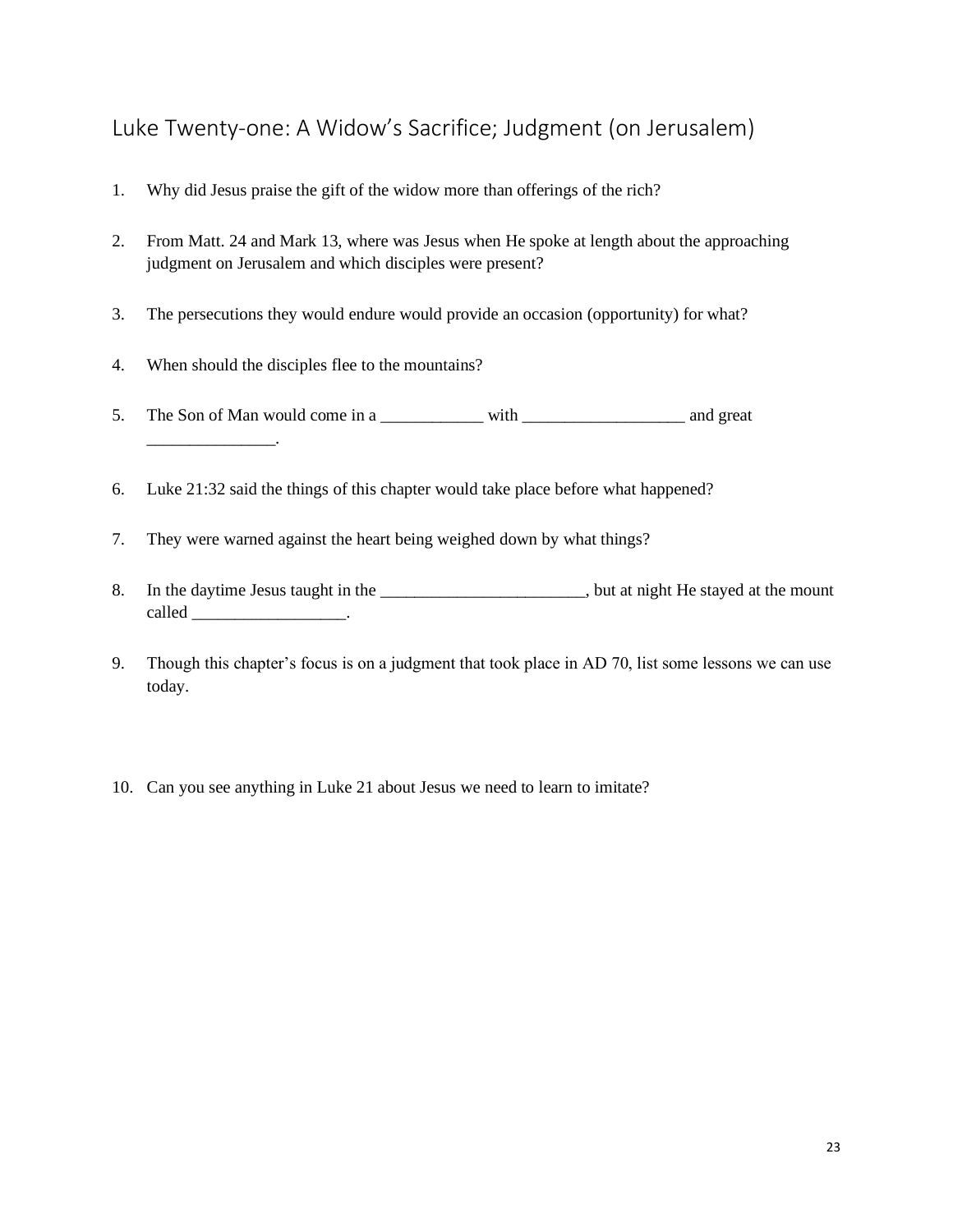#### <span id="page-24-0"></span>Luke Twenty-two: The Night Before the Cross

- 1. Why did the Jewish leaders need the help of Judas in their plot to kill Jesus?
- 2. Where were John and Peter to prepare the Passover supper?
- 3. What did the Passover commemorate?

 $\mathcal{L}$ 

- 4. Jesus gave them a new supper to commemorate His death and in it \_\_\_\_\_\_\_\_\_\_\_\_\_\_\_\_ was used to represent His body, along with the fruit of the vine to represent His \_\_\_\_\_\_\_\_\_\_\_\_\_\_\_\_\_.
- 5. Among the apostles a dispute arose about which of them should be considered the \_\_\_\_\_\_\_\_\_\_\_\_\_.
- 6. Though the Gentile rulers lorded it over their subjects, they referred to themselves as
- 7. Satan wanted to \_\_\_\_\_\_\_\_\_\_\_\_\_\_\_\_\_\_\_\_Simon Peter as if he were \_\_\_\_\_\_\_\_\_\_\_\_\_\_\_\_\_\_\_\_\_\_.
- 8. What was Peter to do after he returned to Jesus?
- 9. Where did Jesus and the apostles go after leaving Jerusalem that night?
- 10. "Not My \_\_\_\_\_\_\_\_\_\_\_\_\_, but Yours, be done."
- 11. How did Judas identify Jesus to the multitude that came to arrest the Lord?
- 12. What did Simon Peter do to one of the high priest's servants?
- 13. Where was Jesus taken for trial?
- 14. What did Peter do after the rooster crowed?
- 15. What did some do to Jesus after blindfolding Him?
- 16. When did the council meet to formally condemn Jesus?
- 17. What practical lessons can we take from this chapter?
- 18. How can this chapter help us to become more like Jesus?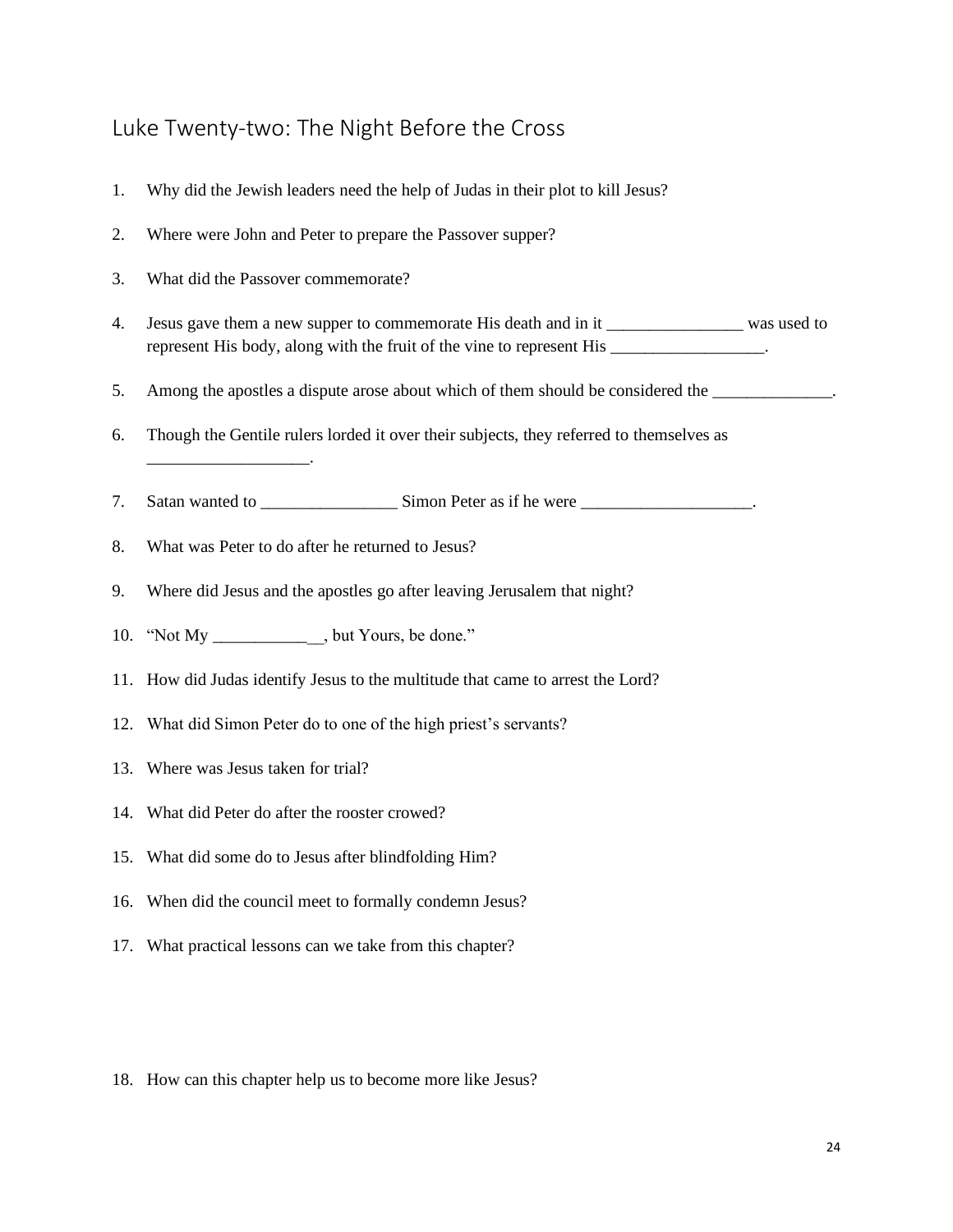#### <span id="page-25-0"></span>Luke Twenty-three: Pilate, Herod, and the Crucifixion

- 1. What accusations were made when Jesus was taken before Pilate?
- 2. Why did Pilate send Jesus to Herod?
- 3. What did Herod hope to see from Jesus?
- 4. How did Herod and his men treat Jesus before sending Him back to Pilate?
- 5. What did Pilate propose to the Jewish leaders since neither he nor Herod had found any fault in Jesus?
- 6. Barabbas had committed what crimes?
- 7. As Jesus was led away, \_\_\_\_\_\_\_\_\_\_\_\_\_\_\_\_\_\_\_\_\_\_\_\_\_\_ was compelled to bear the cross after Jesus.
- 8. Why did Jesus tell the daughters of Jerusalem told not to weep for Him?
- 9. What drink was Jesus offered by the soldiers who crucified Him?
- 10. The one robber who asked to be remembered by Jesus was promised what?
- 11. Before dying, Jesus said, "\_\_\_\_\_\_\_\_\_\_\_\_\_\_\_\_, into your \_\_\_\_\_\_\_\_\_\_\_\_\_\_\_\_\_\_\_ I commit My  $\ddots$
- 12. What did the centurion say after Jesus had died?
- 13. In whose tomb was Jesus buried?
- 14. Who was said to have observed the tomb and how the body was laid?
- 15. List some lessons and/or warnings we can take from this chapter.

16. How can we be more like the Jesus of Luke 23?